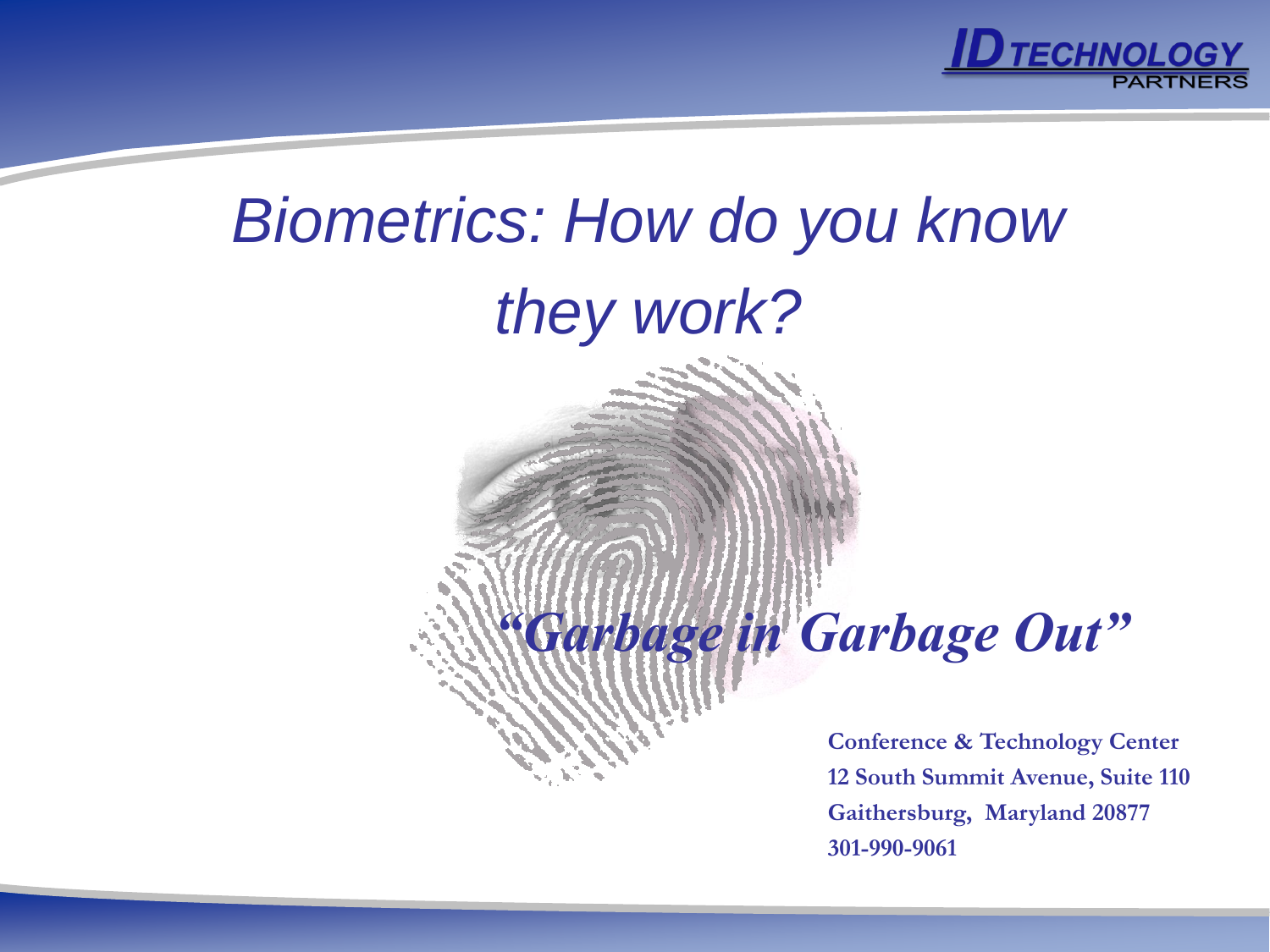- **Most biometrics work some of the time. If you never got a hit why bother?**
- **Both hits and misses are based on probabilities.**
- **You never know what your miss probability is unless you test.**
- **The testing process is well understood.**
- **To test you need a realistic test sample.**
	- –Big enough to get statistical numbers
	- –As close to your work load as possible
- **At every stage in the system quality is important. NIST Fingerprint Image Quality (NFIQ) is used here.**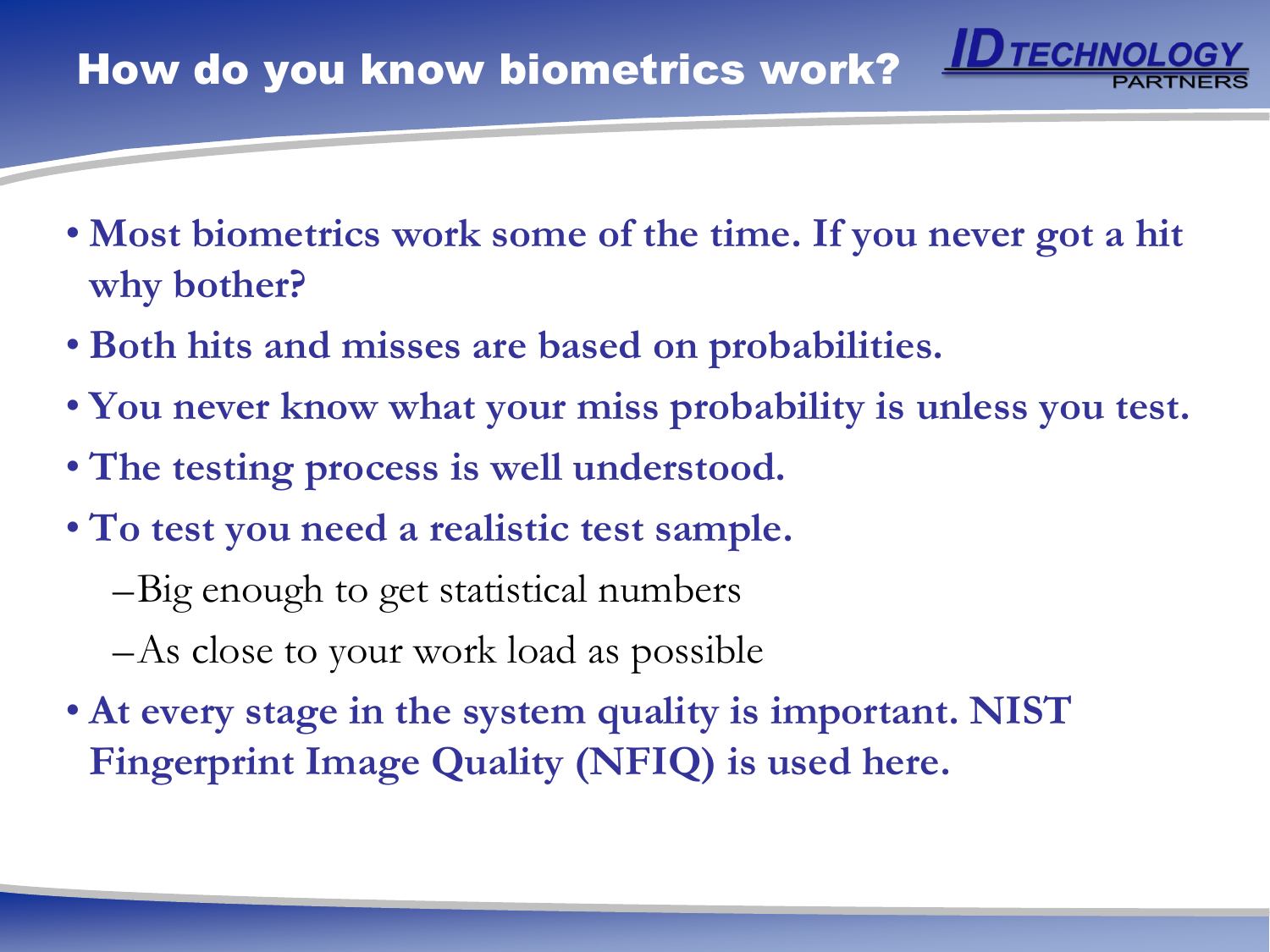



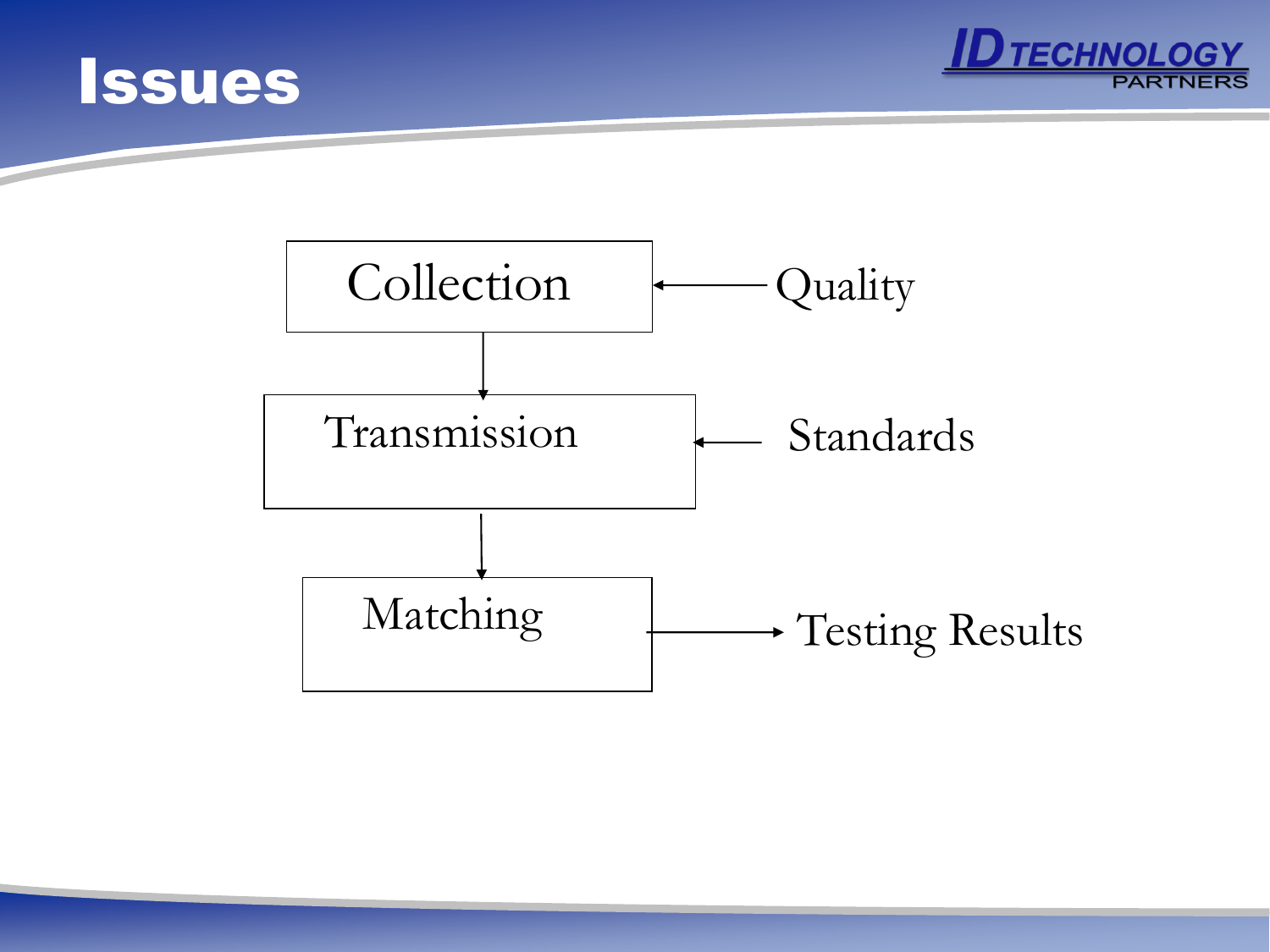## *Topics*



#### • **Standards**

## • **Matching and Quality**

- 10-finger Quality Measures
- Difference in Transaction Used by the FBI
- Accuracy is a Function of Quality

## • **Standardization of System Testing**

- Any AFIS could be setup to be tested .
- This includes operational systems.
- All that is needed is candidate lists with scores.

## • **Multimodal Biometrics**

- Usability All biometric modes have image quality issues that are sensitive to acquisition procedures.
- Fusion How much would score level fusion improve biometric accuracy? How should it be done?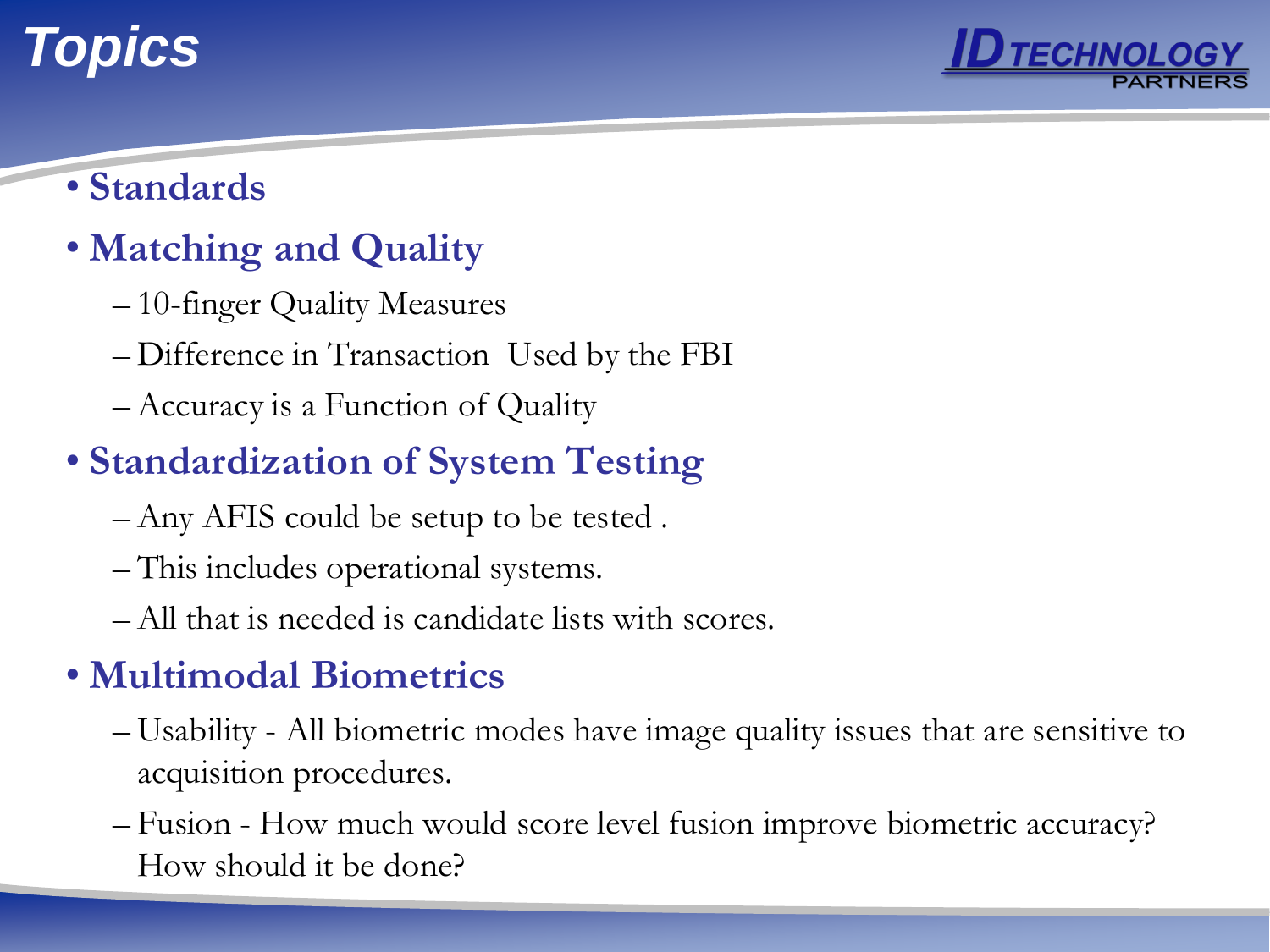## **Standards**



#### • **Standards needed for interoperability**

- Ensure a high-level quality for captured images
- Process fingerprints and other biometrics from dissimilar systems

## • **Required types of standards**

- Data format standards
- Image quality standards
- Performance standards
- Conformance standards

#### • **Standards development organizations**

- ANSI/NIST
- $-M1/SC$  37
- Application Profile Interfaces (API)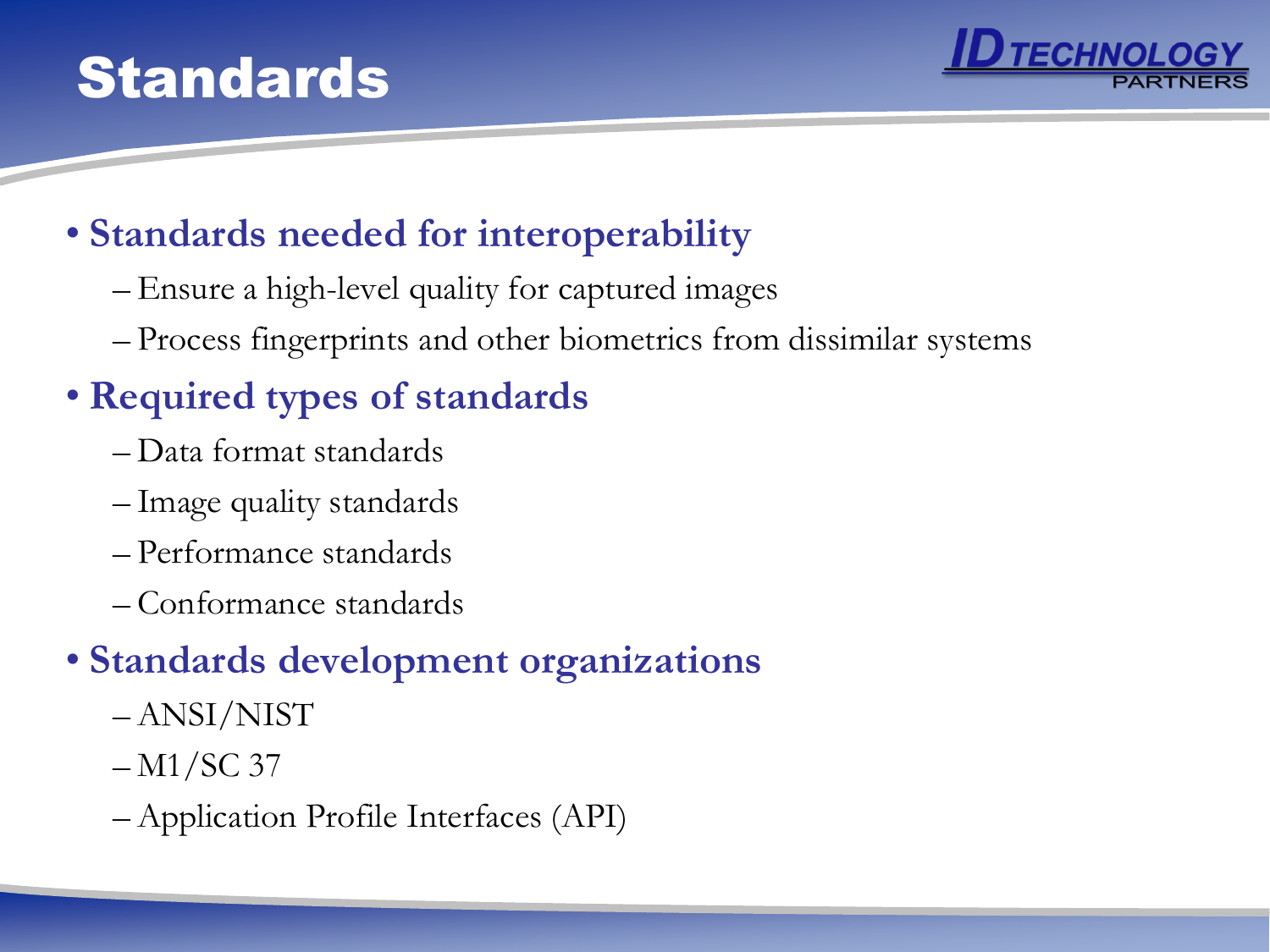## ANSI/NIST–ITL Standard

• **Key transmission standard used by federal, state, & local law enforcement agencies**

- FBI, DHS, PIV, DoD
- De facto international standard (EURODAC, INTERPOL, UK, CA, etc.)
- **Updated versions developed to accommodate evolving biometrics and needs.**
- **A single standard used for the exchange of a subject's descriptive, demographic and biometric information**
- **Biometrics include fingerprint, face, iris, DNA, etc.**
- **Traditional and XML versions developed**
- **FBI EBTS 9.1 and DoD EBTS are 2.0 APIs based on standard**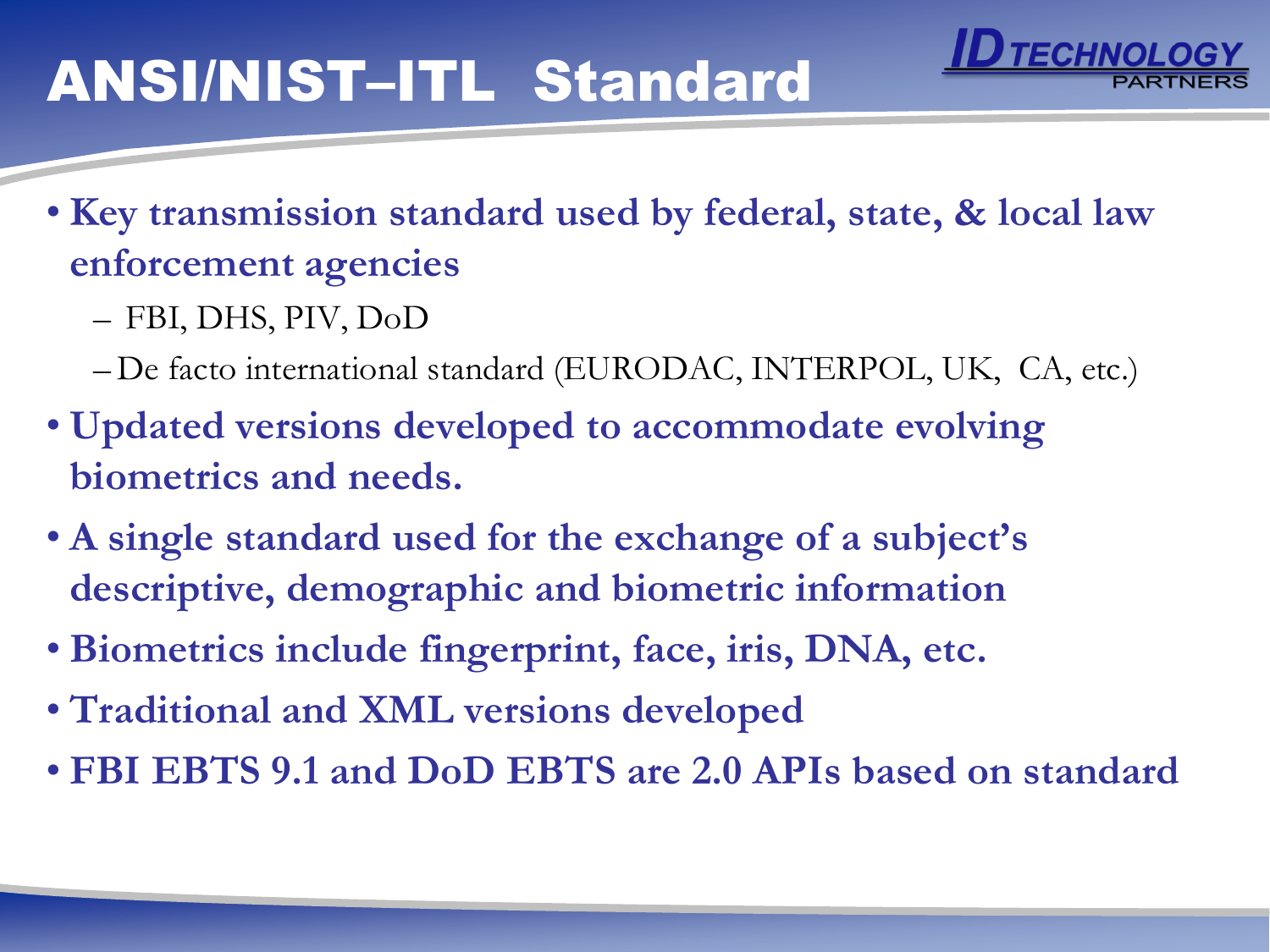## MOBILE ID Devices

- 
- **Handheld or portable devices used to capture a subject's biometrics on the street, in a warzone, at a border, etc.**
- **Functions include enrollment, identification, and verification**
- **Applications include as physical/logical access control, border crossing, and checkpoint operations**
- **Capture and matching of biometrics in near real time with no transportation of subject and zero transit time**
- **Functions for enrolment, identification, & verification**
- **Best Practice Recommendation (BPR) lists progressively more stringent sets of image capture settings for the device**
- **BPR provides guidance on settings to be used based on function of device and risk to public safety.**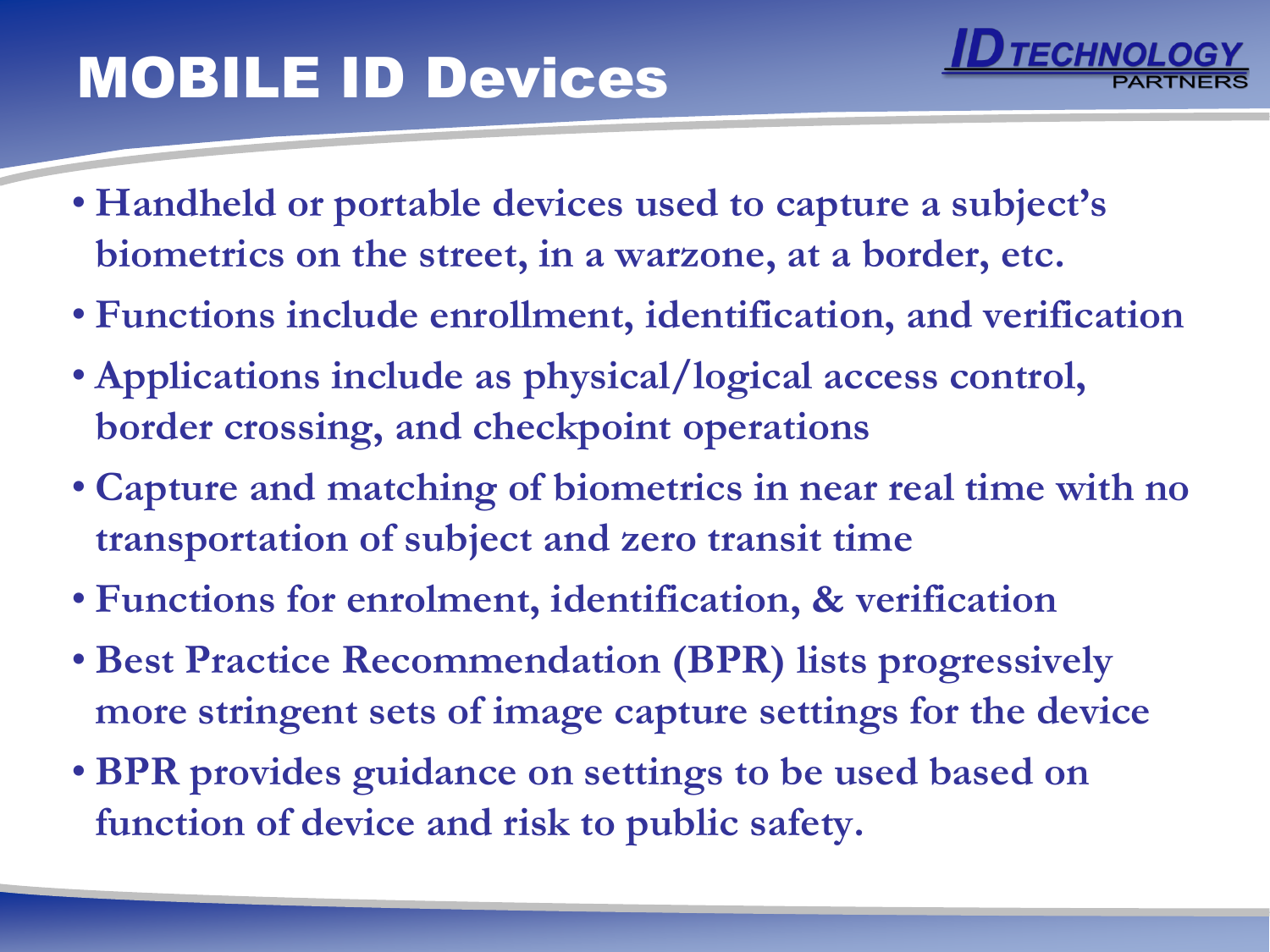# CONFORMANCE



- **Data format conformance establishes confidence that an implementation fulfills the standard's requirements**
	- Syntactic conformance: correct structure, values, and bits for each field
	- Semantic conformance: faithful representation of captured biometric
- **Conformance requirements are part of the ANSI/NIST-ITL**
- **Hardware conformance**
	- FBI EBTS Appendix F specifies requirements for fingerprint live scan and field deployed mobile ID devices
	- Qualified products are listed on public website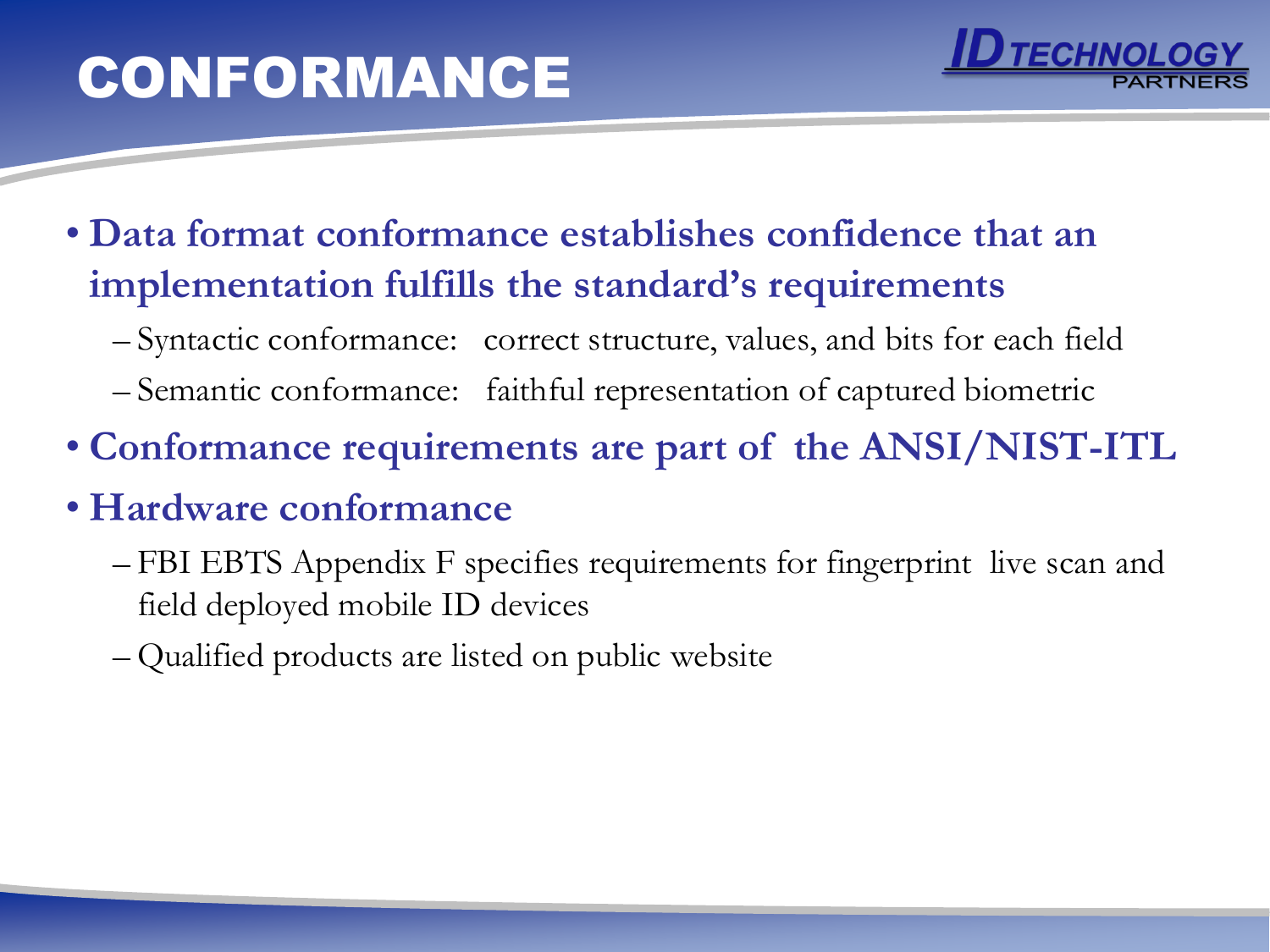

- •**Define and develop a fingerprint image quality measure that can predict fingerprint recognition performance.**
- •**Use ROC curves to check the quality of the new algorithm.**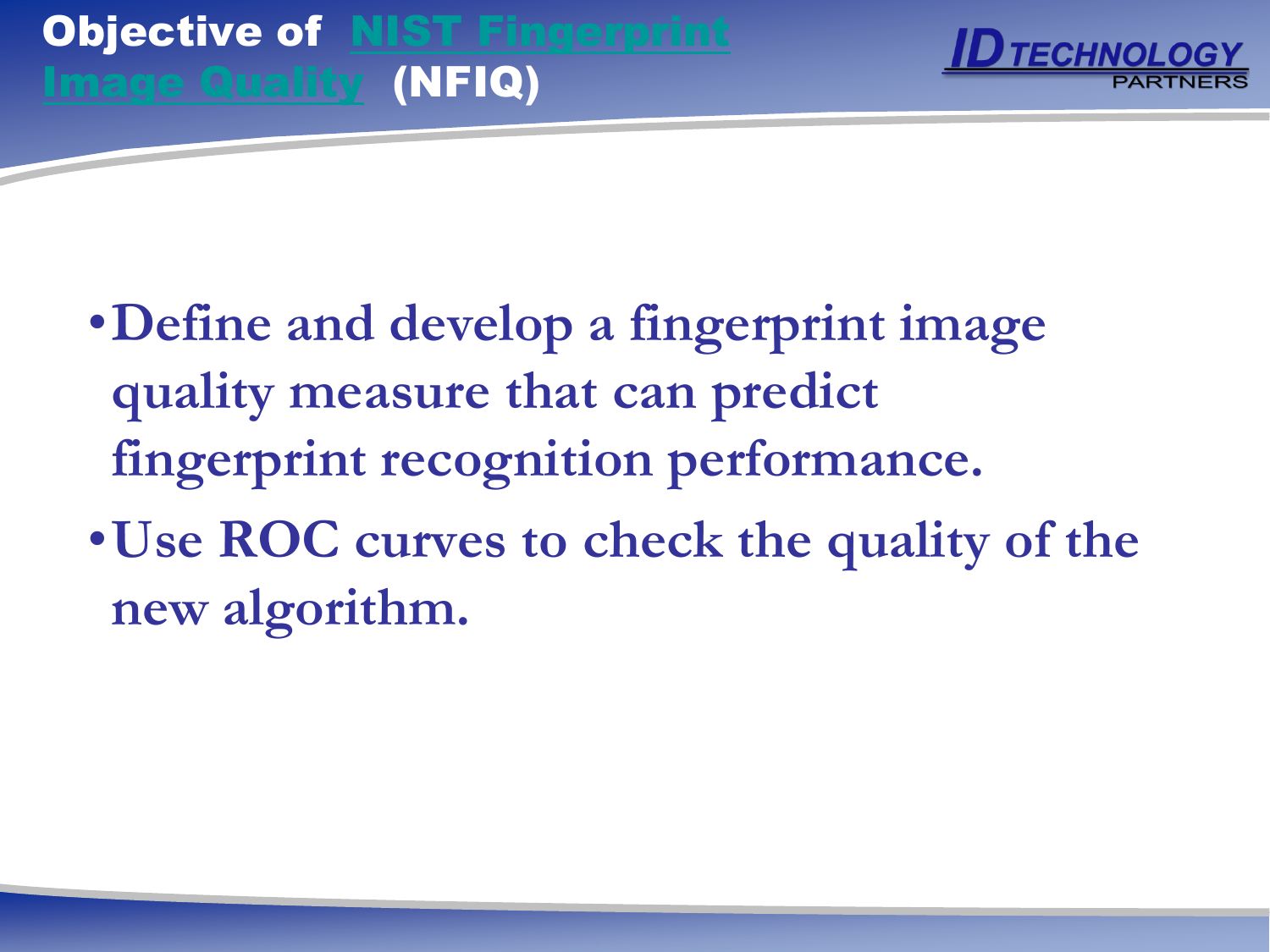## NFIQ Performance Score Prediction





Bin boundaries selected based on expected match score distribution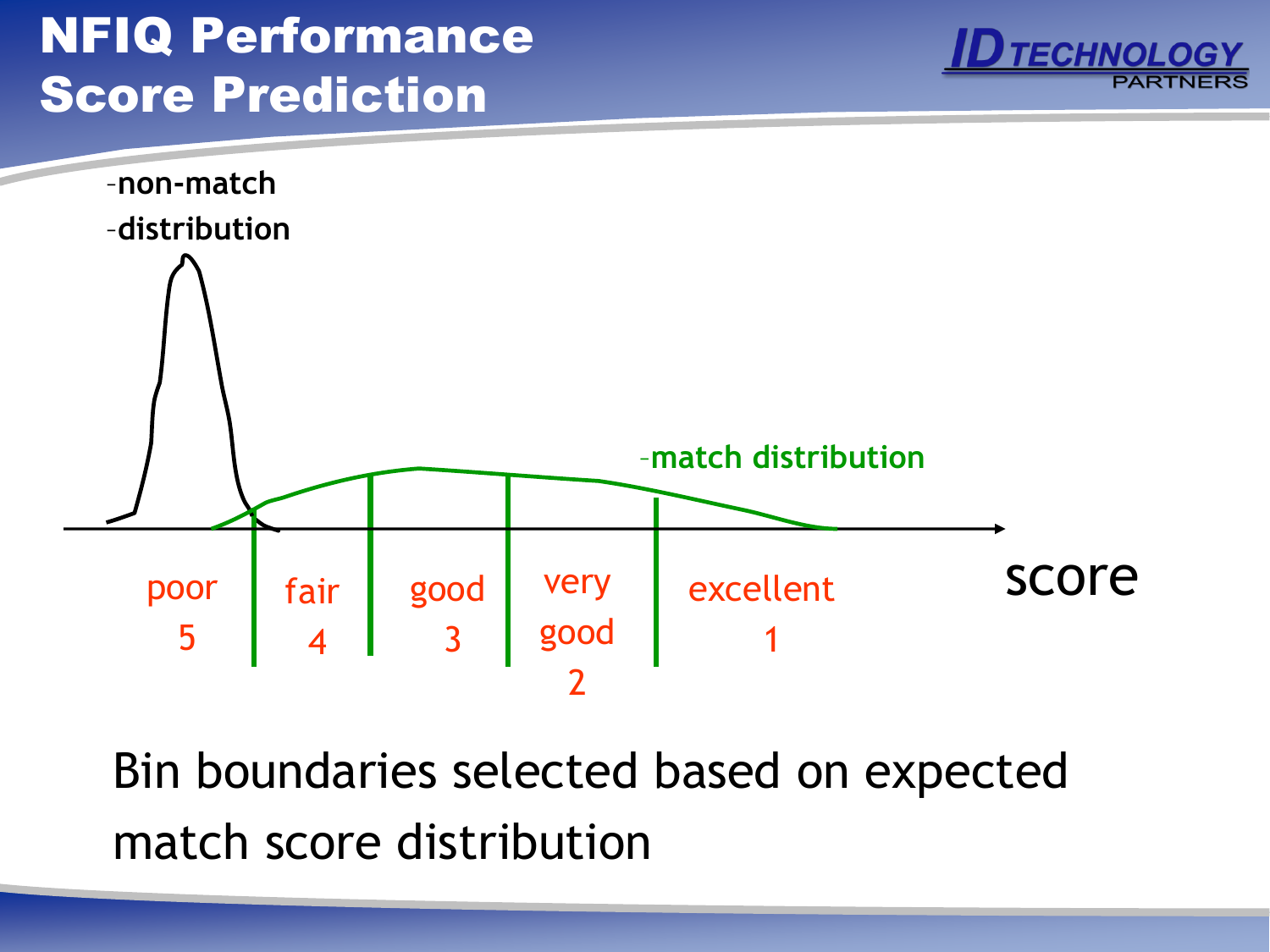- •**This analysis took what was learned from many years of NIST tests and applied it to IAFIS performance**
- •**Addressed quality issues**
- •**Addressed the difference in quality between different subsamples and different TOTs (Types of Transactions)**
- •**Addressed workload variation caused by quality**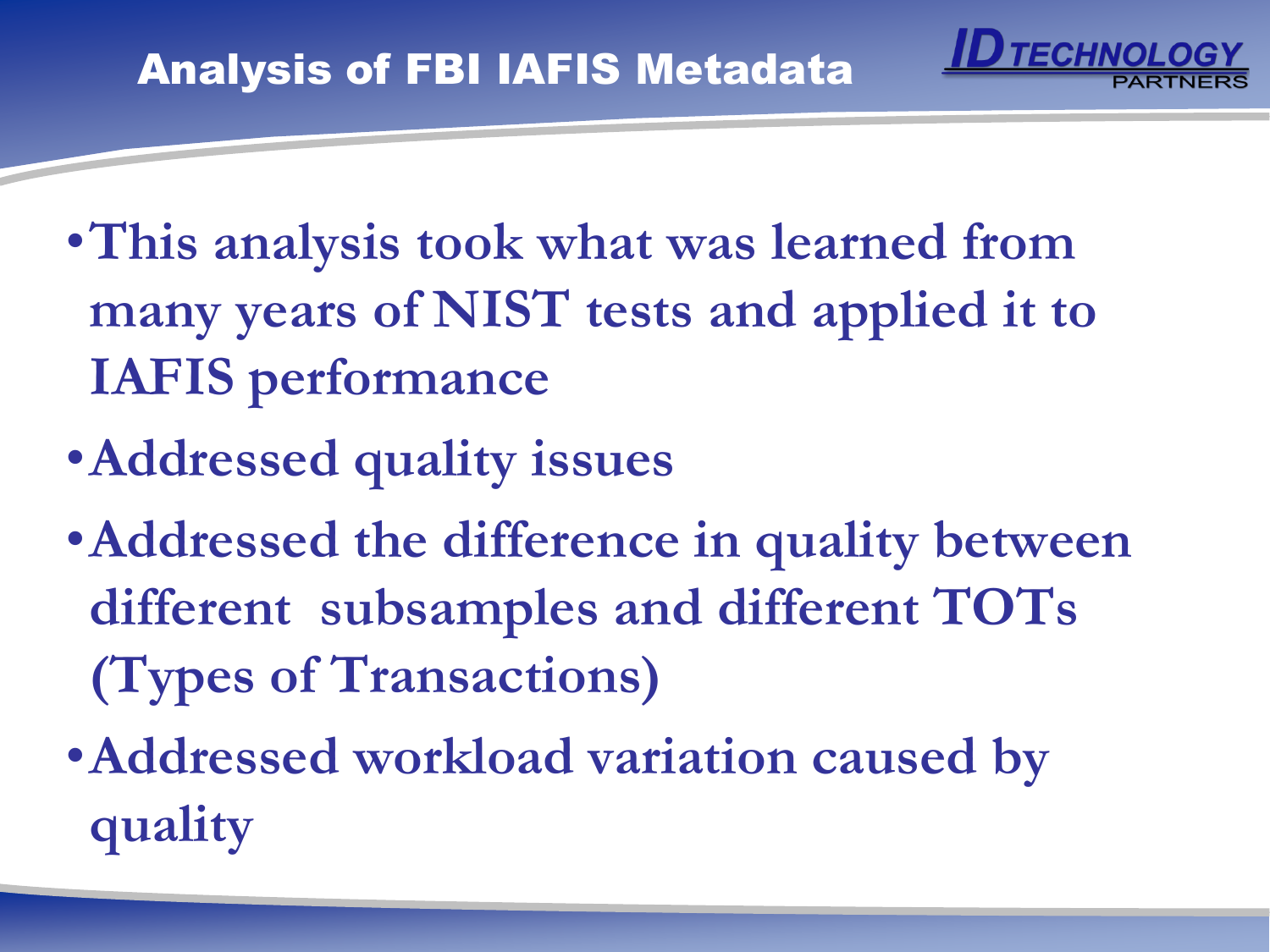

- **All FBI submissions days between Nov. 11, 2007 and Dec. 31, 2008**
- **45.9M samples, an average of 111K per Day**
- **Idents (valid Matches) 10.5M,**
- **Nonidents (No matches found) 28.9M**
- **21.8GB of ASCII data**
- **Rolled**
	- Idents 10.25M
	- Nonidents 15.63M
- **Flat**
	- Idents 309K
	- Nonidents 13.37M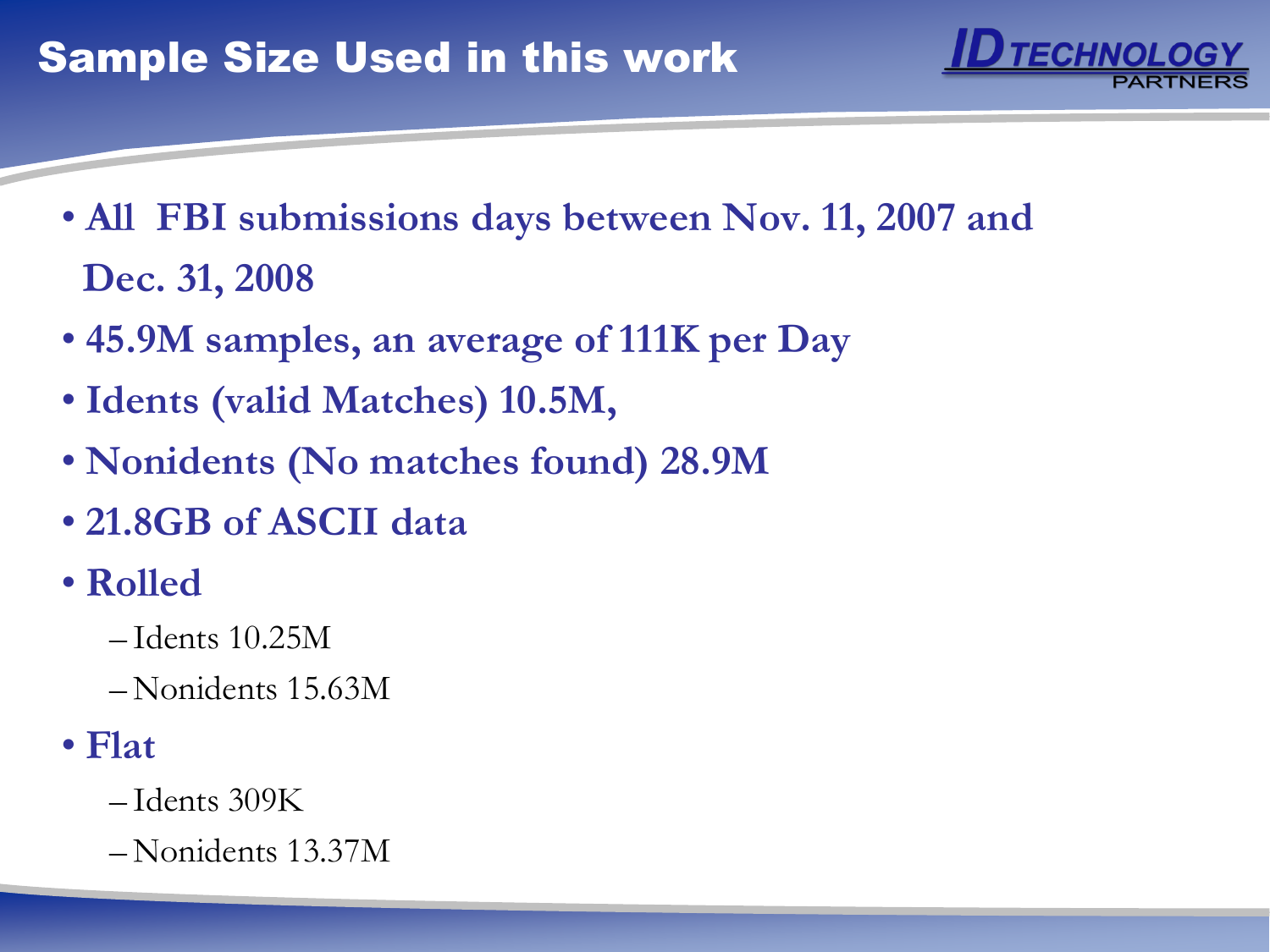

- **Seven different measures were tested**
- •**Averages**
	- –All 10 fingers
	- –Index Fingers
	- –Average of 8
	- –Average of 6
- •**Best N fingers of 10**
	- $-$ Best of 5,4, or 3
- •**Equal Error Rate (EER) is the point at which False Match Rate (FNR) equals the False Nonmatch Rate (FNMR)**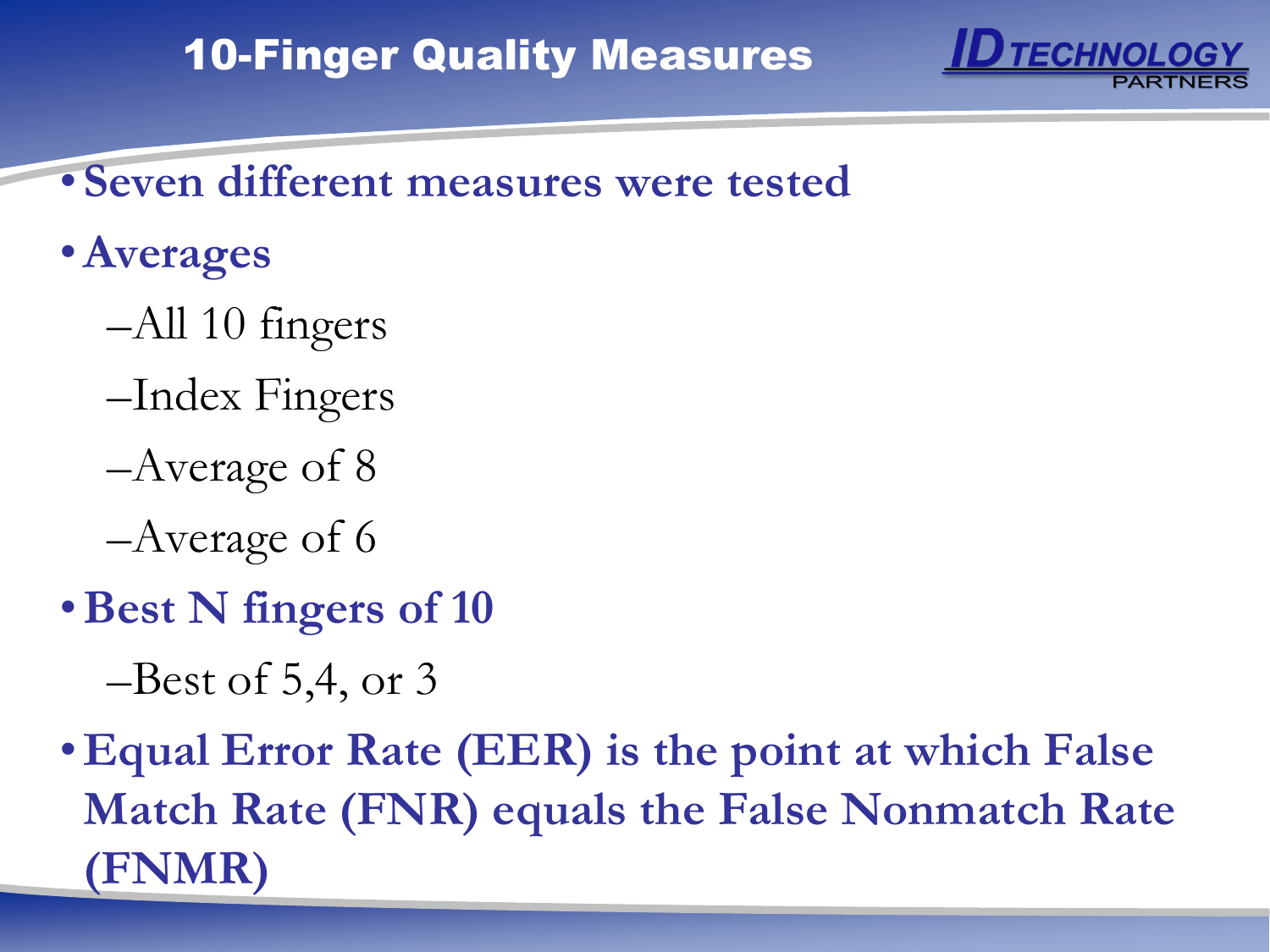## Equal Error Rate for Average of 10 Fingers and Index Fingers



mat.ave.lndex[1,]

**TECHNOLOGY**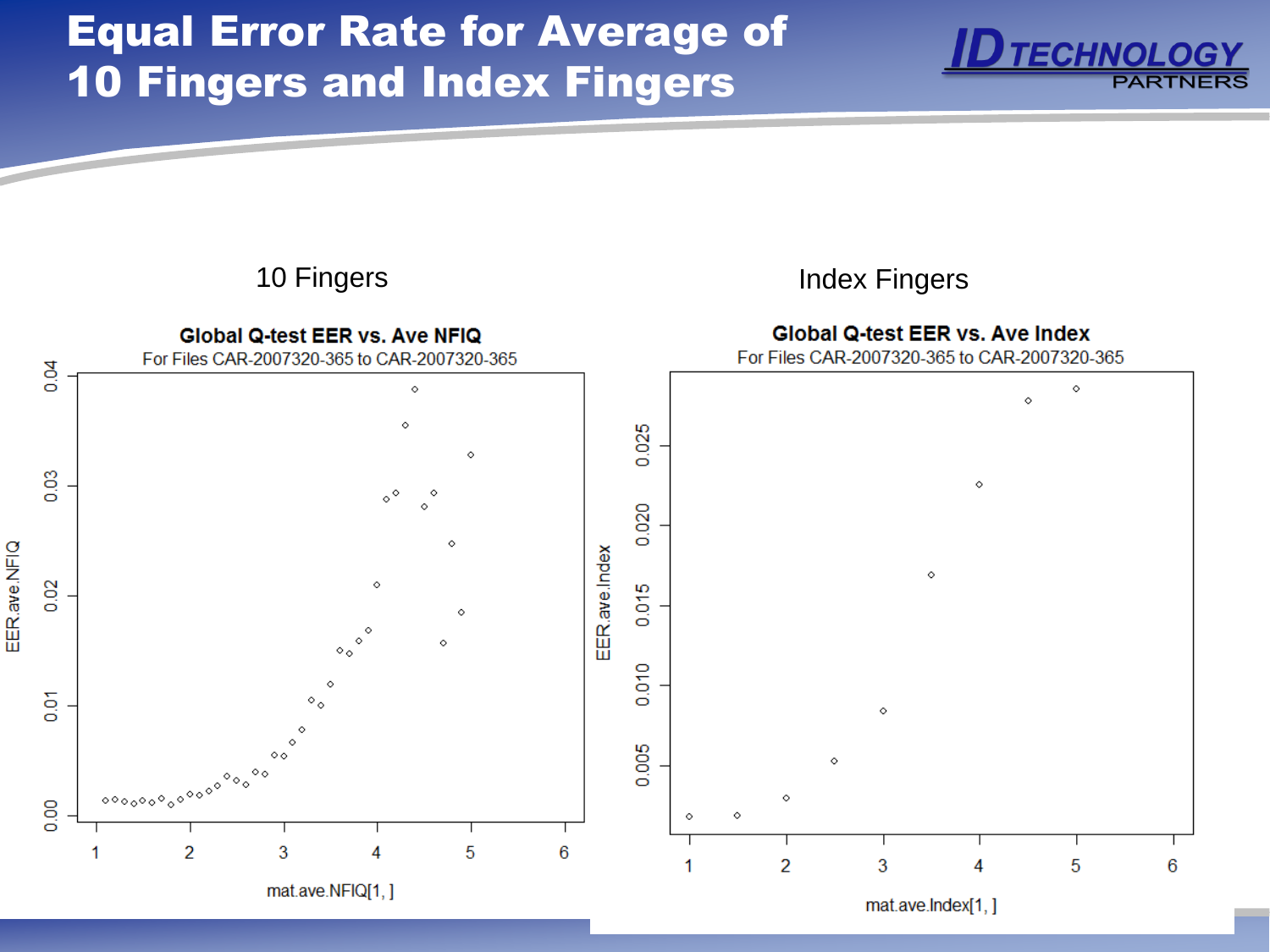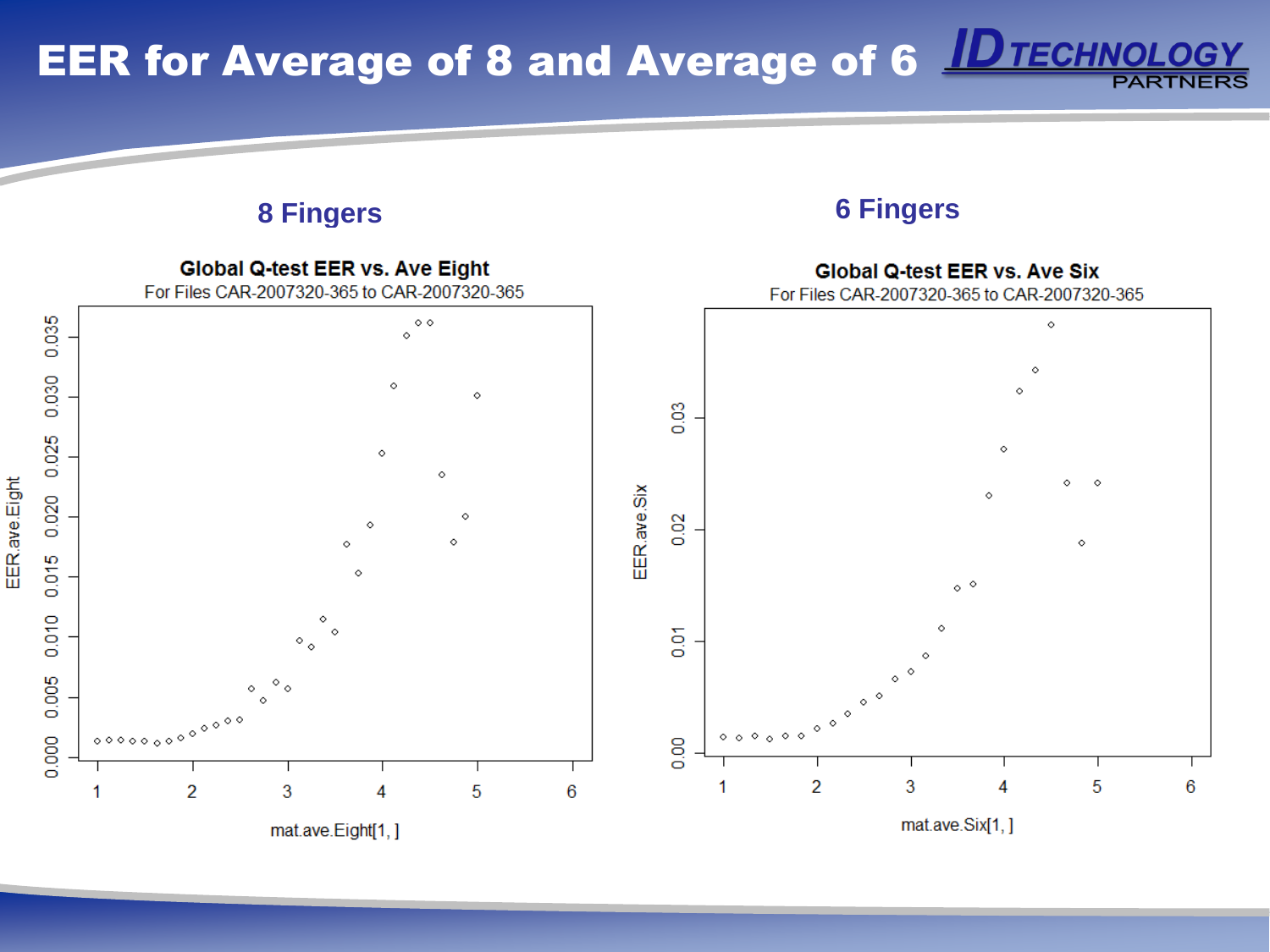



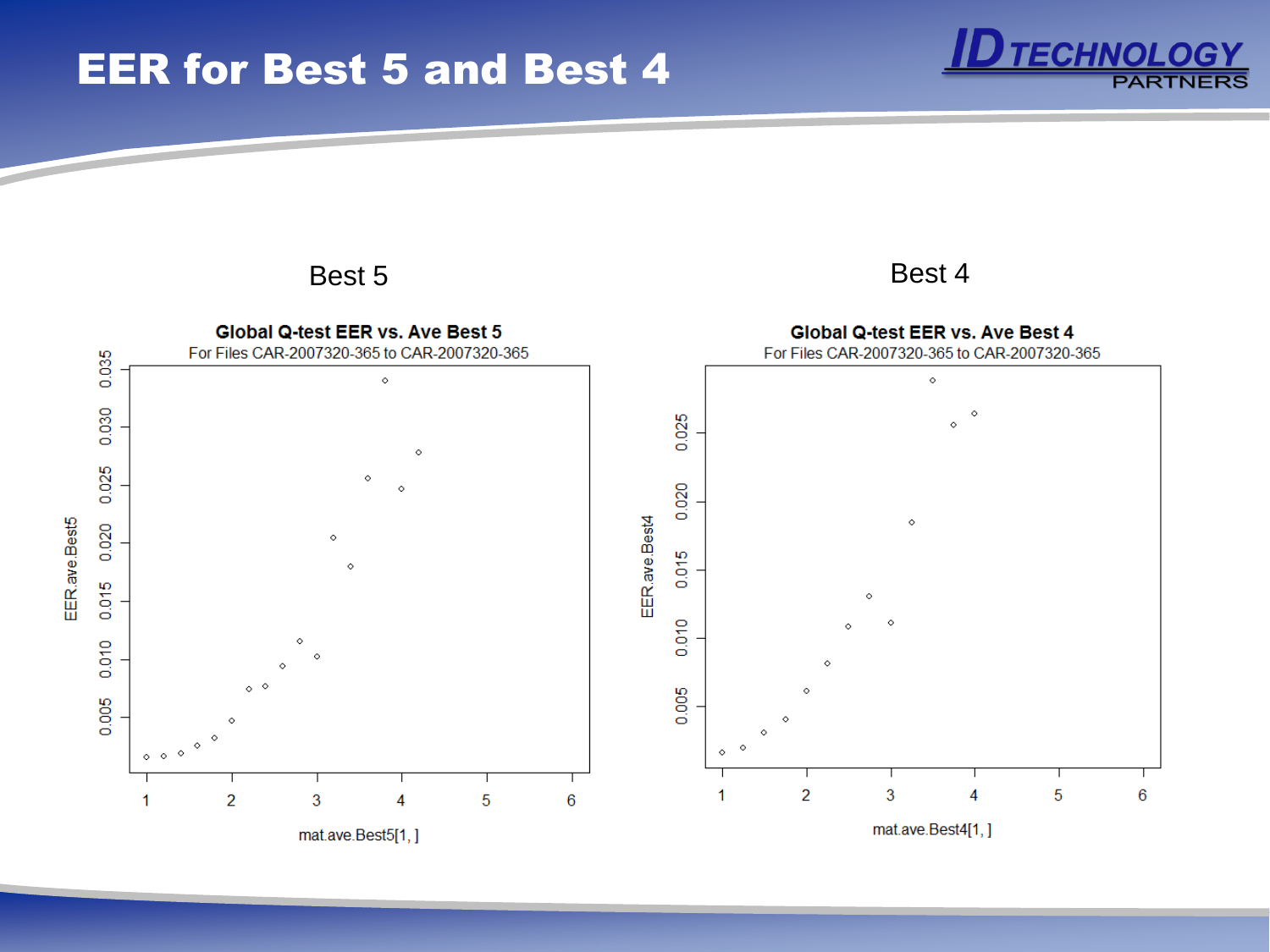#### EER for Best 4 and Best 3



#### **TECHNOLOGY PARTNE**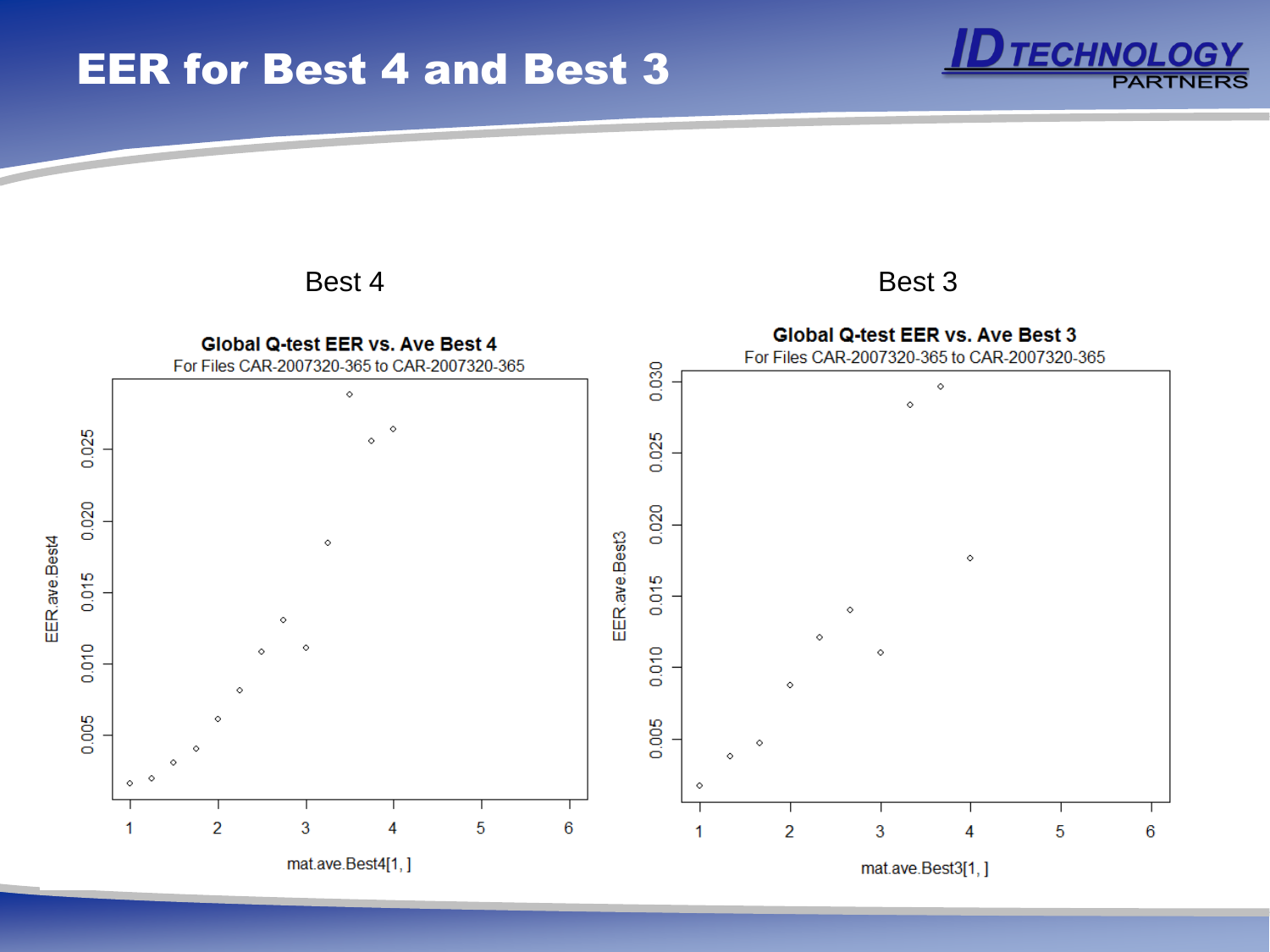

–19

- •**For a fixed 1% EER (Equal Error Rate):** –Five finger require average NFIQ of 2.7 –Four finger require average NFIQ of 2.4 –Three finger require average NFIQ of 2.0
- •**The fewer fingers you have the better they need to be for a given error.**
- •**This test can be run on most operational systems.**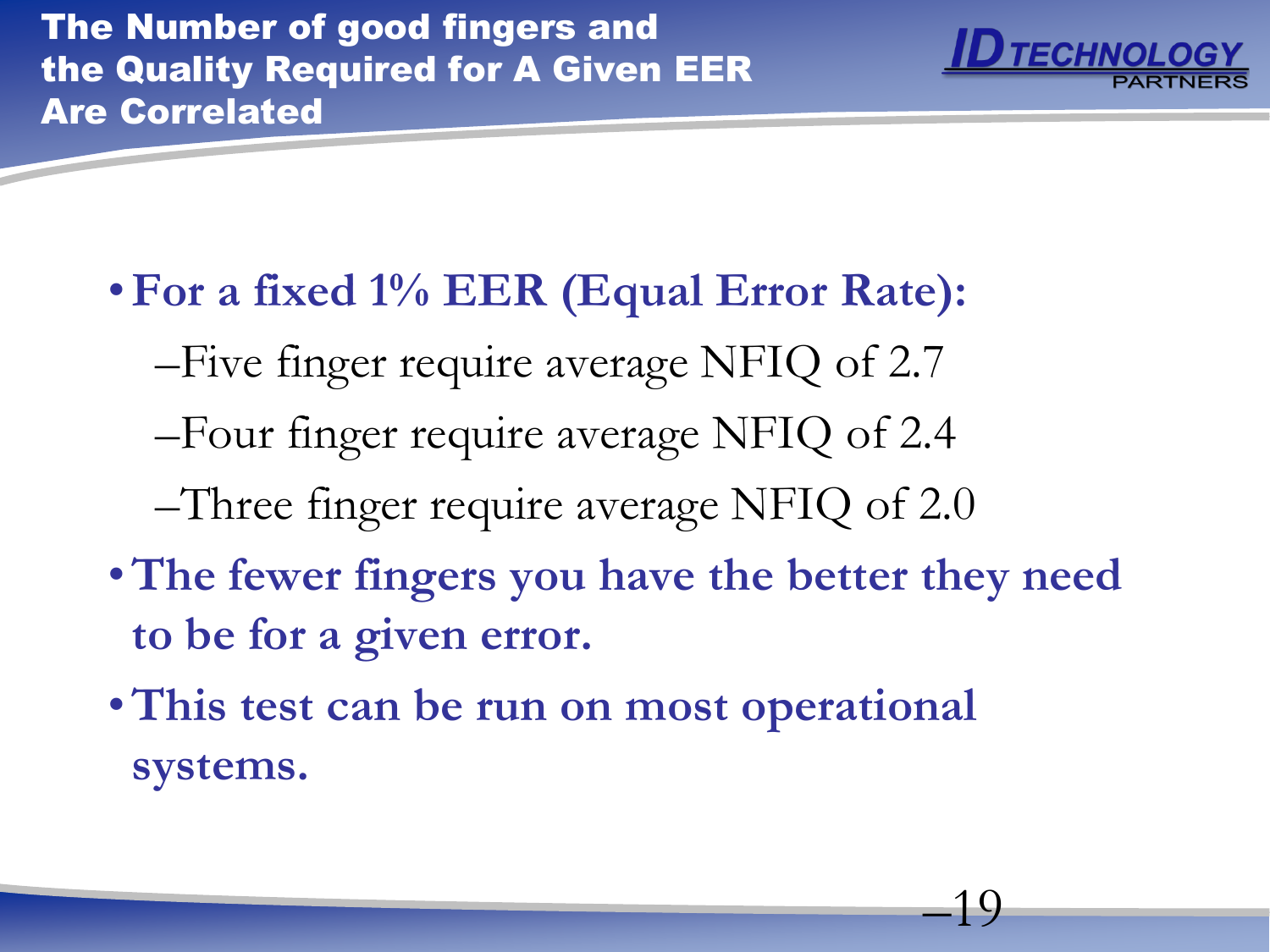

–20

- •**It is simple.**
- •It is fast one line of code.
- •**It works well in the IAFIS application.**
- •**Other measures can be used to get additional insight into system performance.**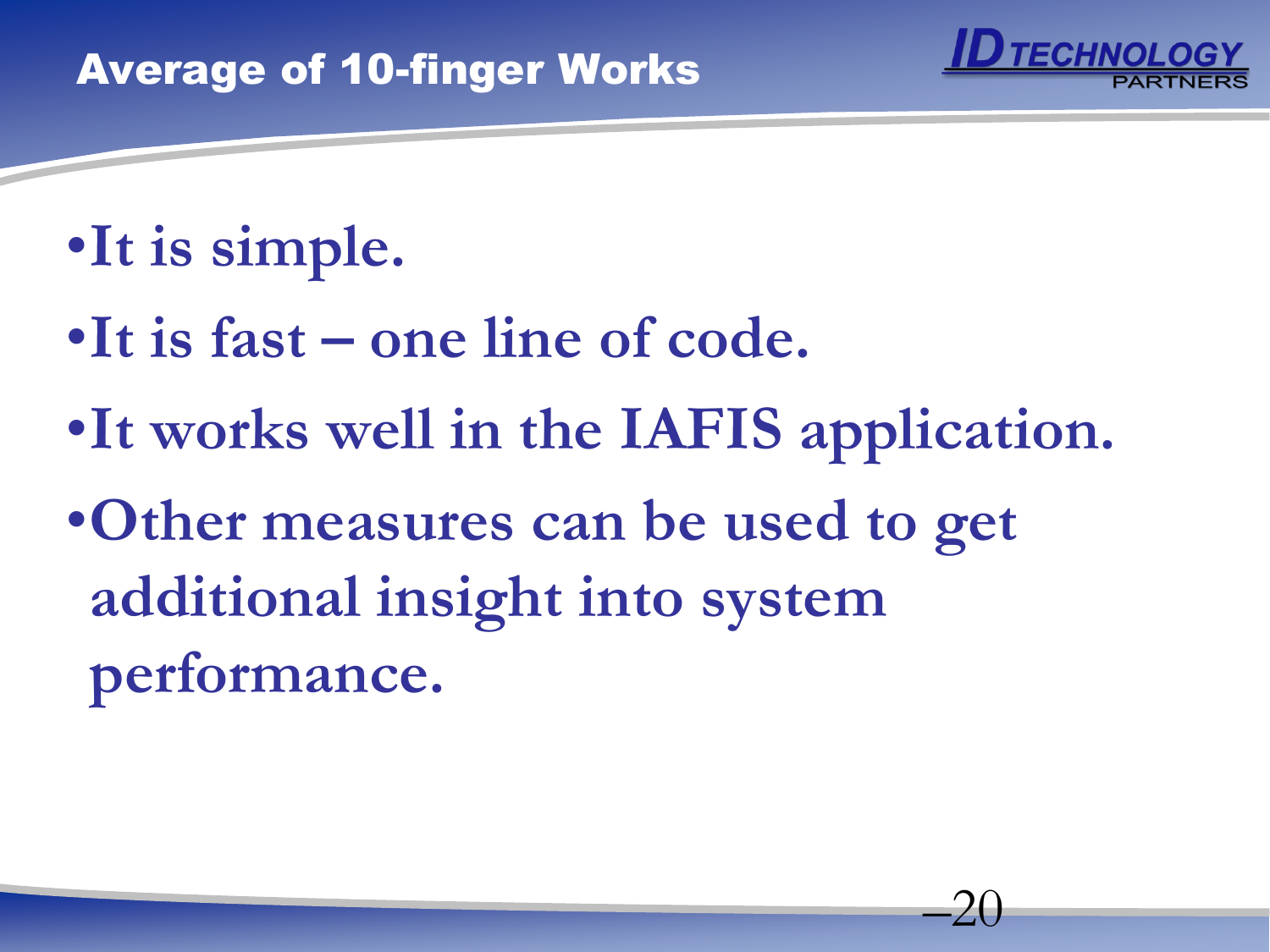# FBI Image Classes



–21

**TECHNOLOGY** 

 $\Box$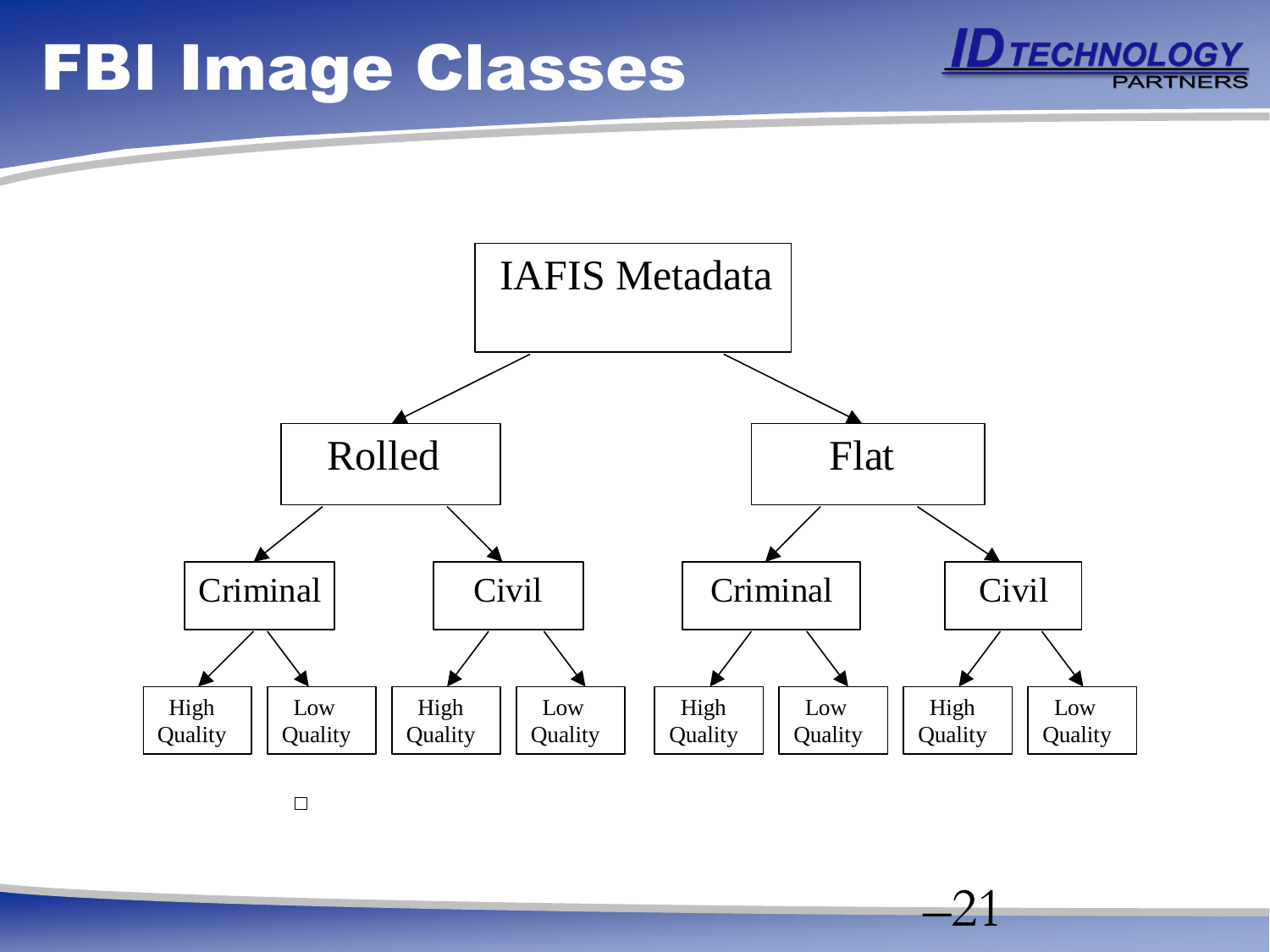### Each Image Class Has Different Quality



#### **Rolled Verification Search Flat Verification Search**



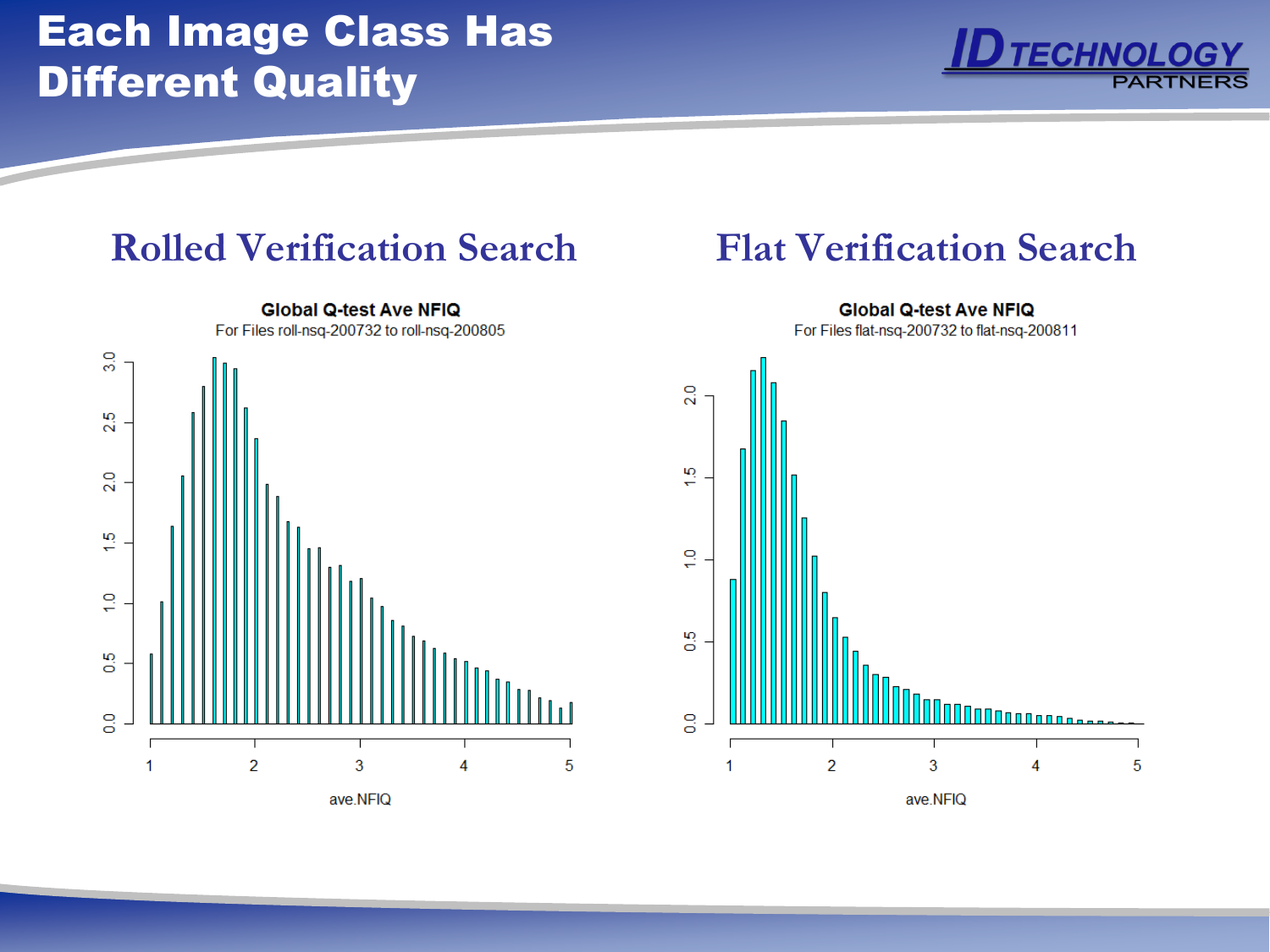#### Each Dataset Has different March Accuracy





These DETS show that flats are harder to match than rolled.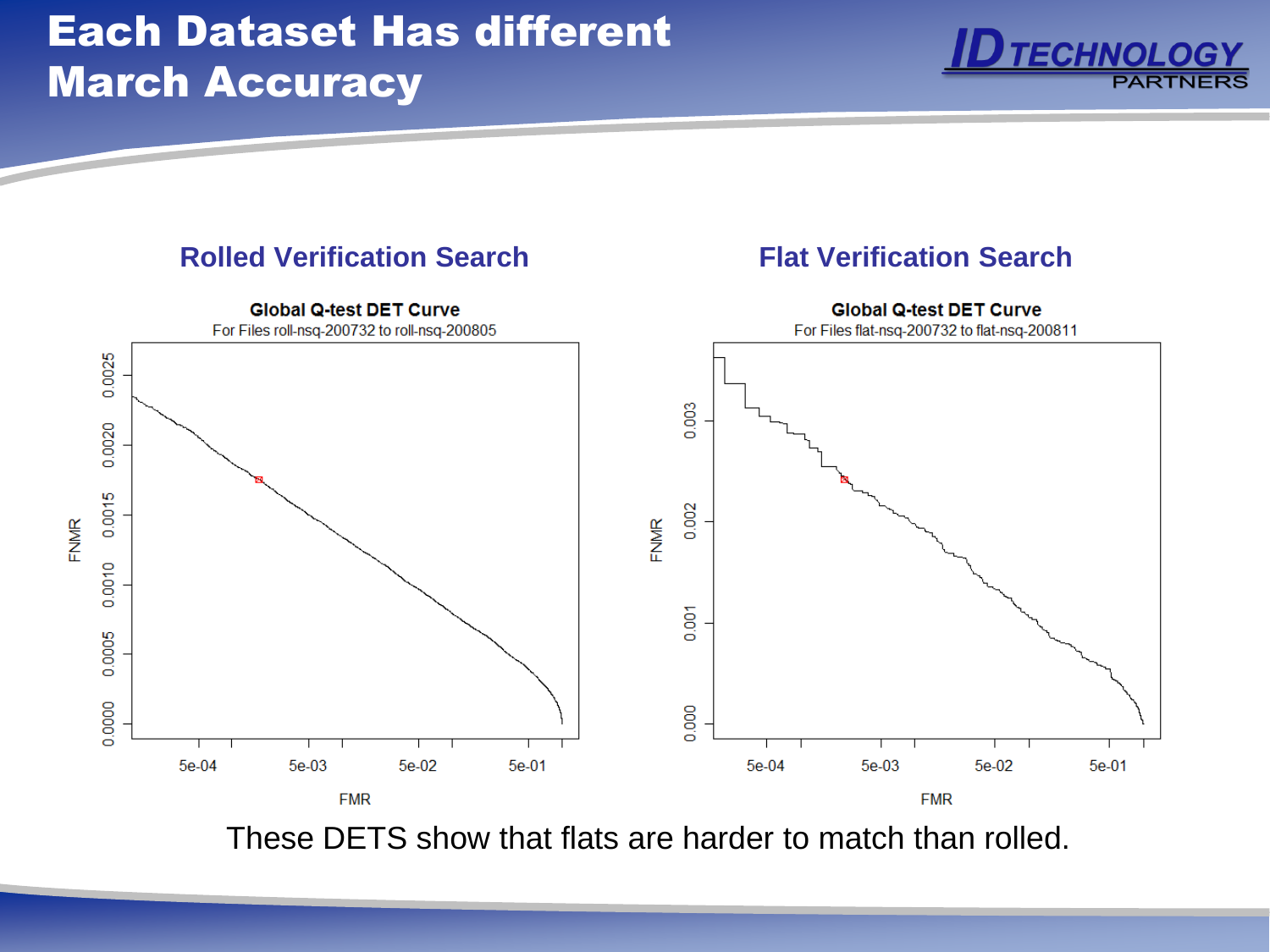

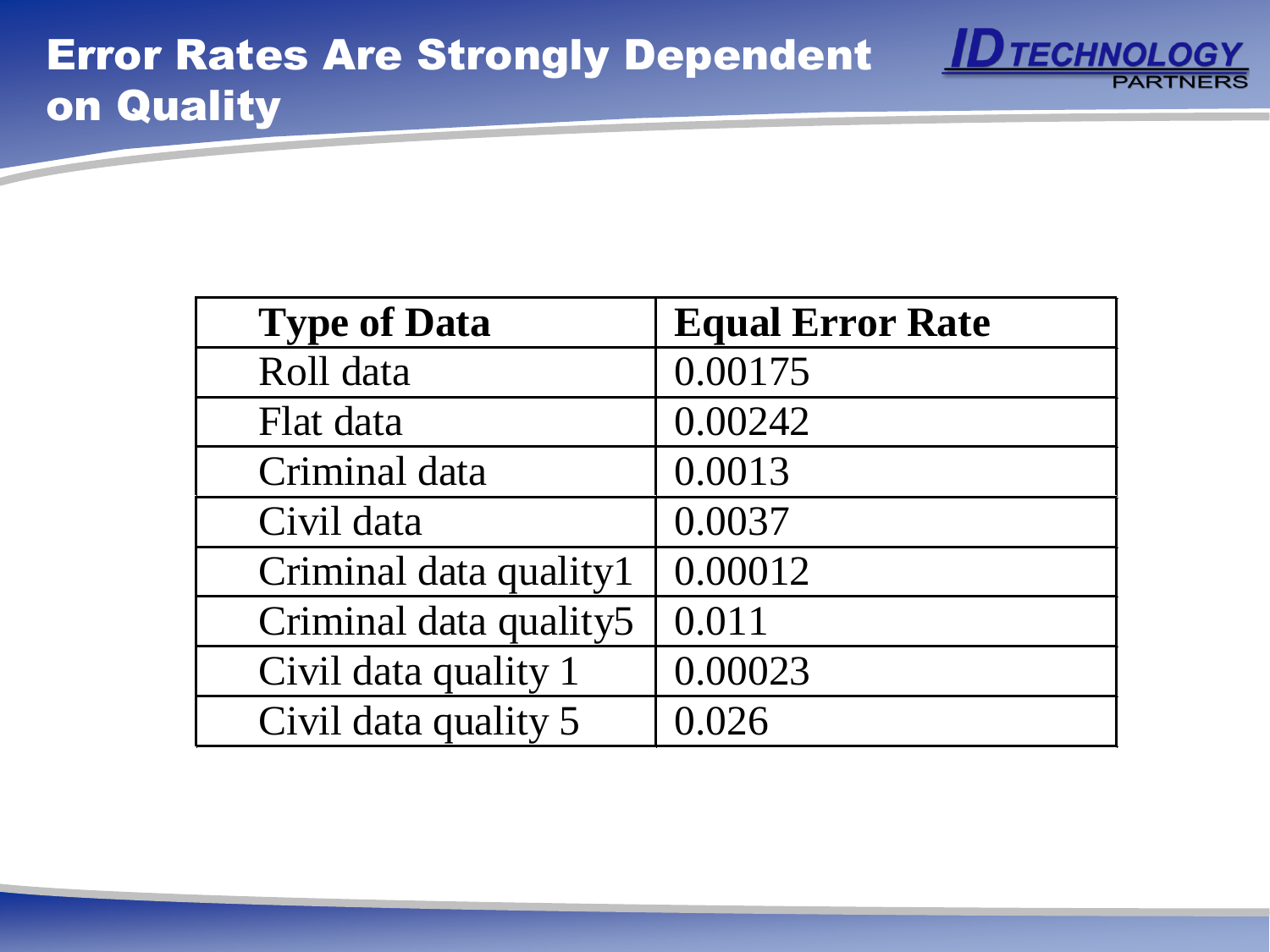

- •**10-finger average NFIQ can be used effectively to separate transaction types differences.**
- •**The distribution of NFIQ values allows the fraction of difficult matches, NFIQ ≥ 4.2, to be evaluated.**
- •**The difficult cases account for most of the missed cases.**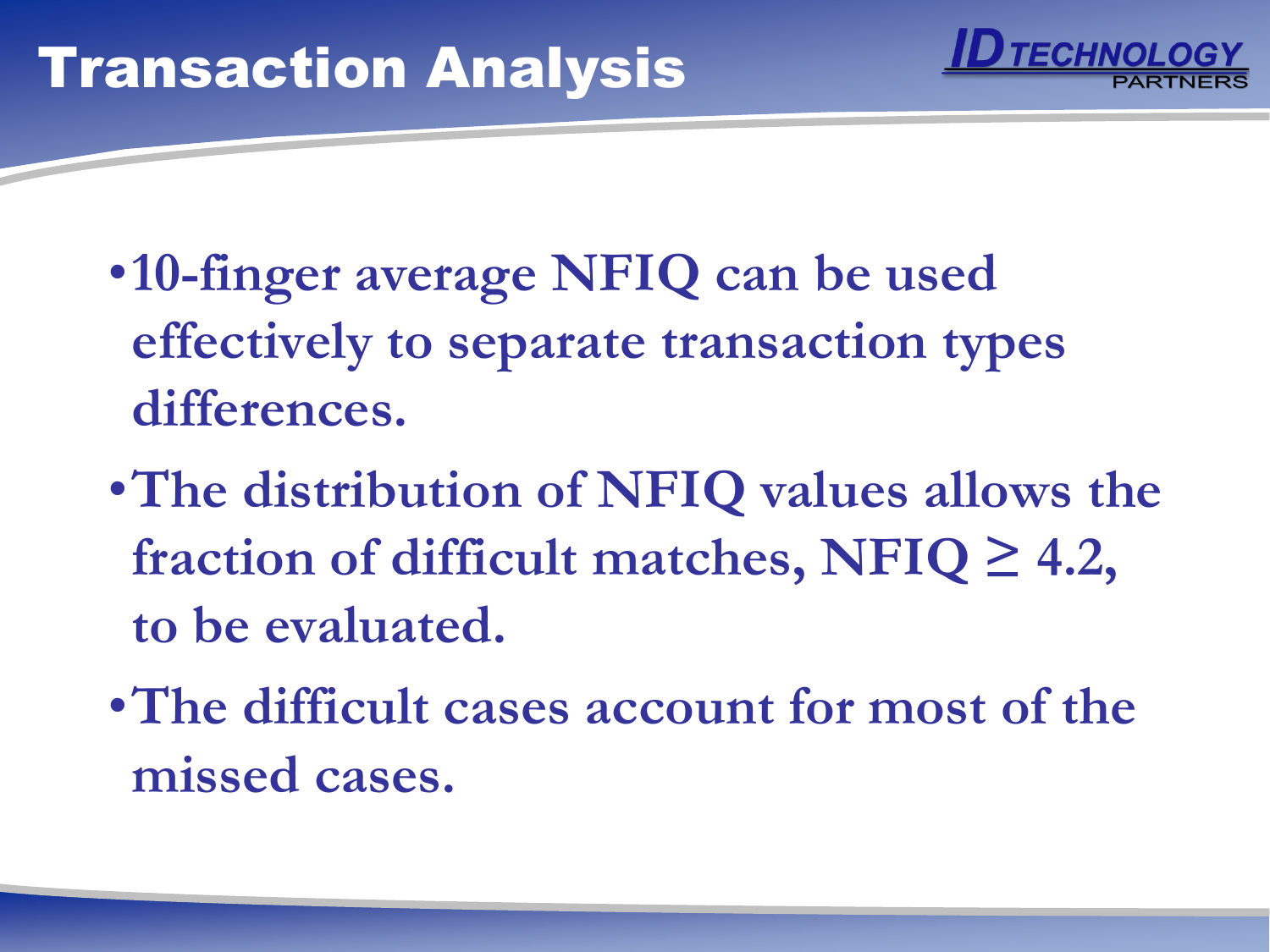

- **Seven high-volume transaction account for 88% of the FBI IAFIS workload .**
- **8.77% of the metadata items are for information requests or generate error responses.**
- •**The seven transaction types which represent 1% or more of the work load represent 96.8% of all data items when information requests and errors are accounted for.**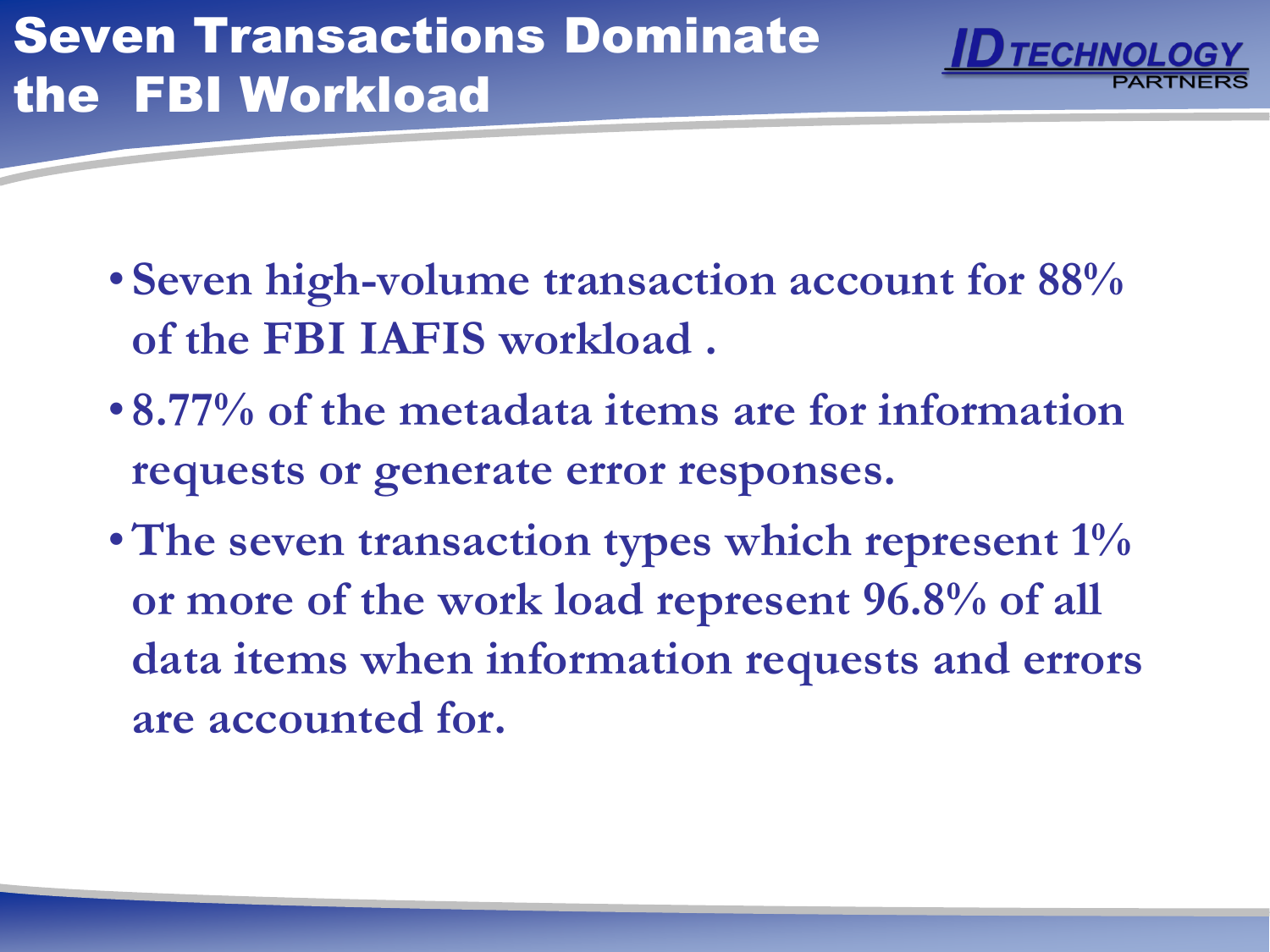

**TECHNOLOGY** 

**Transactions using identical equipment get widely varying quality**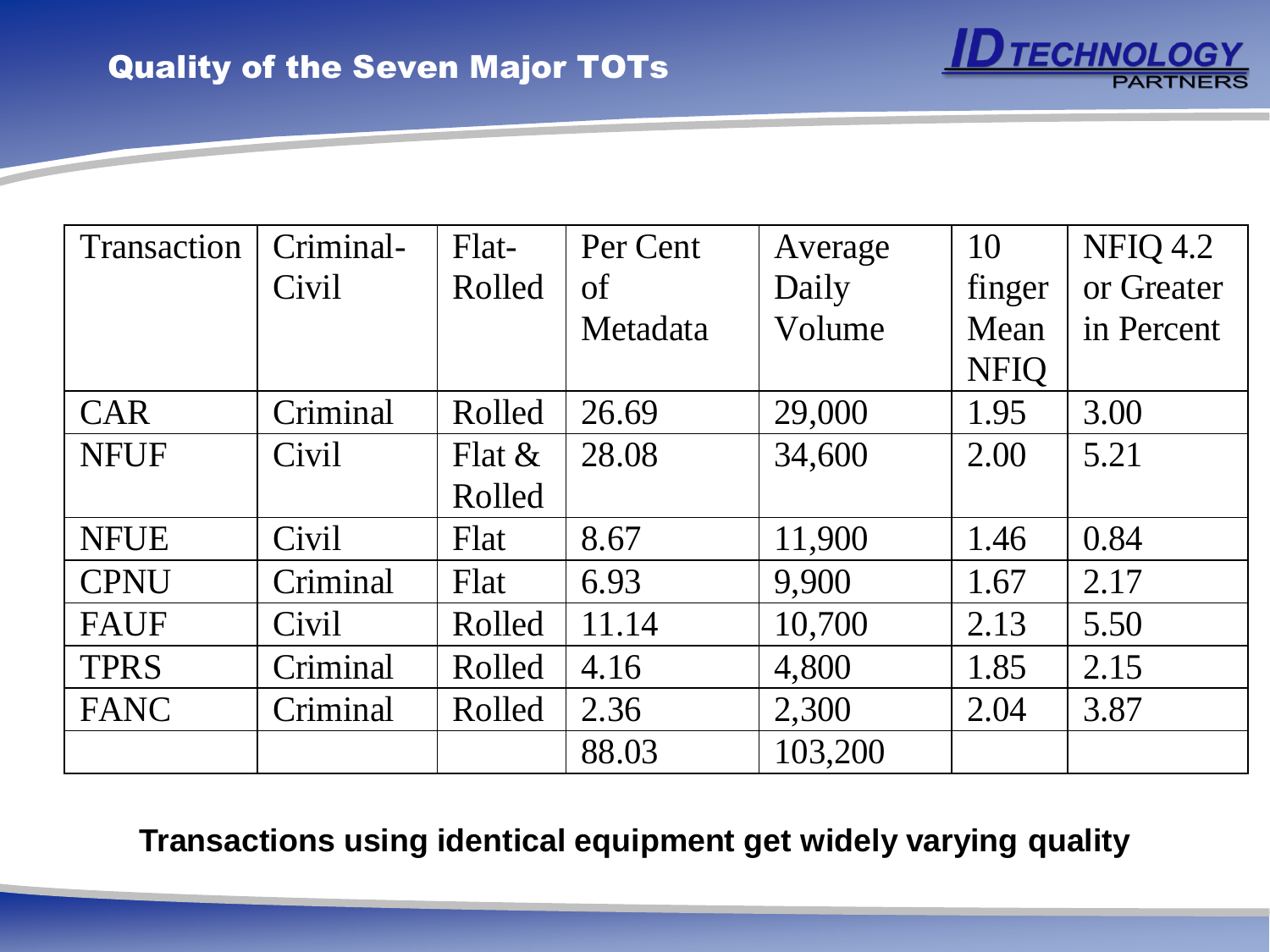Each TOT Has a Different DET Curve



**ID TECHNOLOGY** 

**PARTNE** 

Note the 3X difference in the scale of the errors.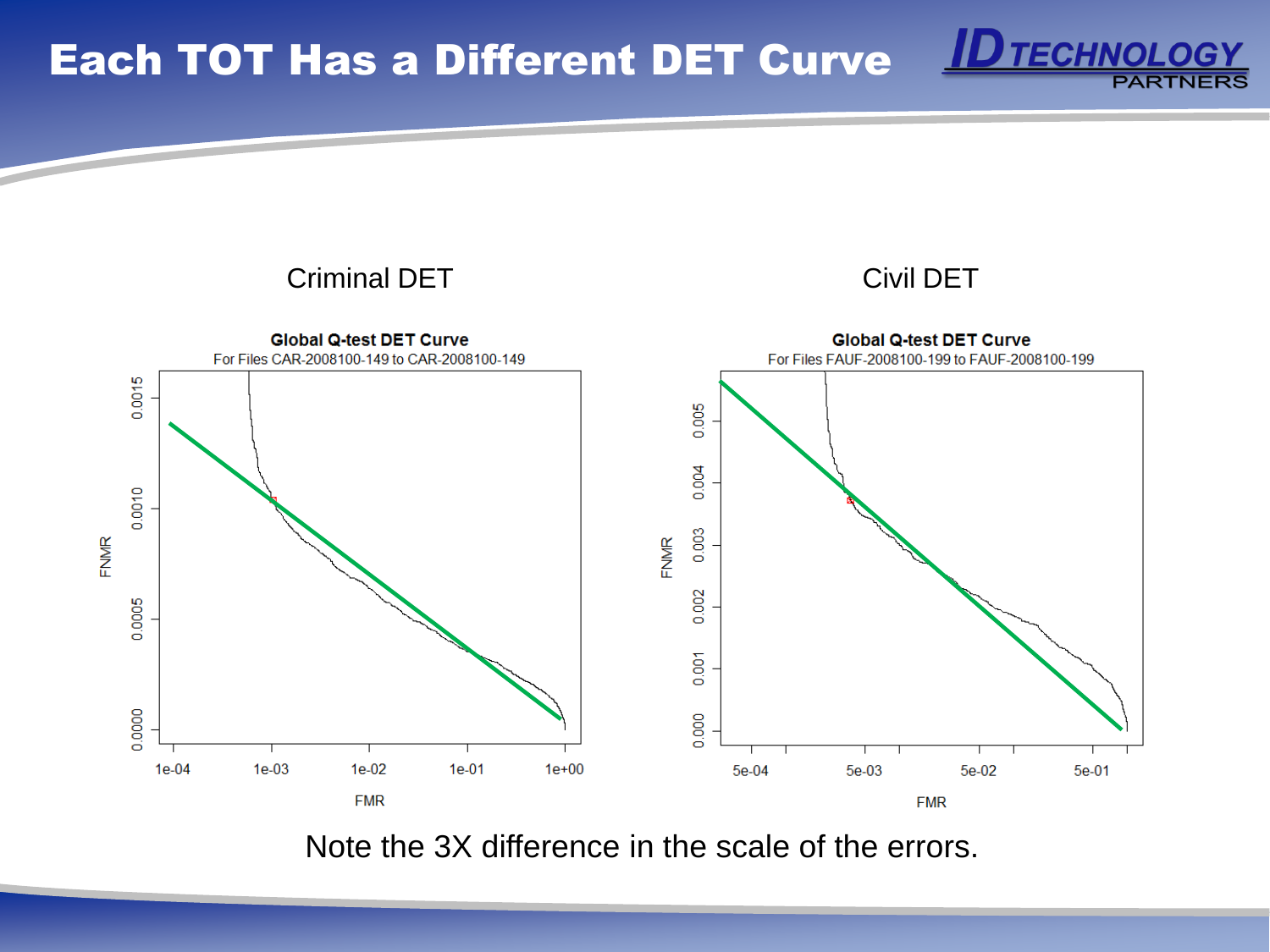- •**Any AFIS could be setup to be tested as IAFIS has been. This includes operational systems.**
- •**All that is needed is candidate lists with scores.**
- •**If this were done every match could return a probabilities on accuracy of hits and misses.**
- •**This is the only way to know what is being missed.**
- •**If search size equivalent information were available workload vs. quality can also be included**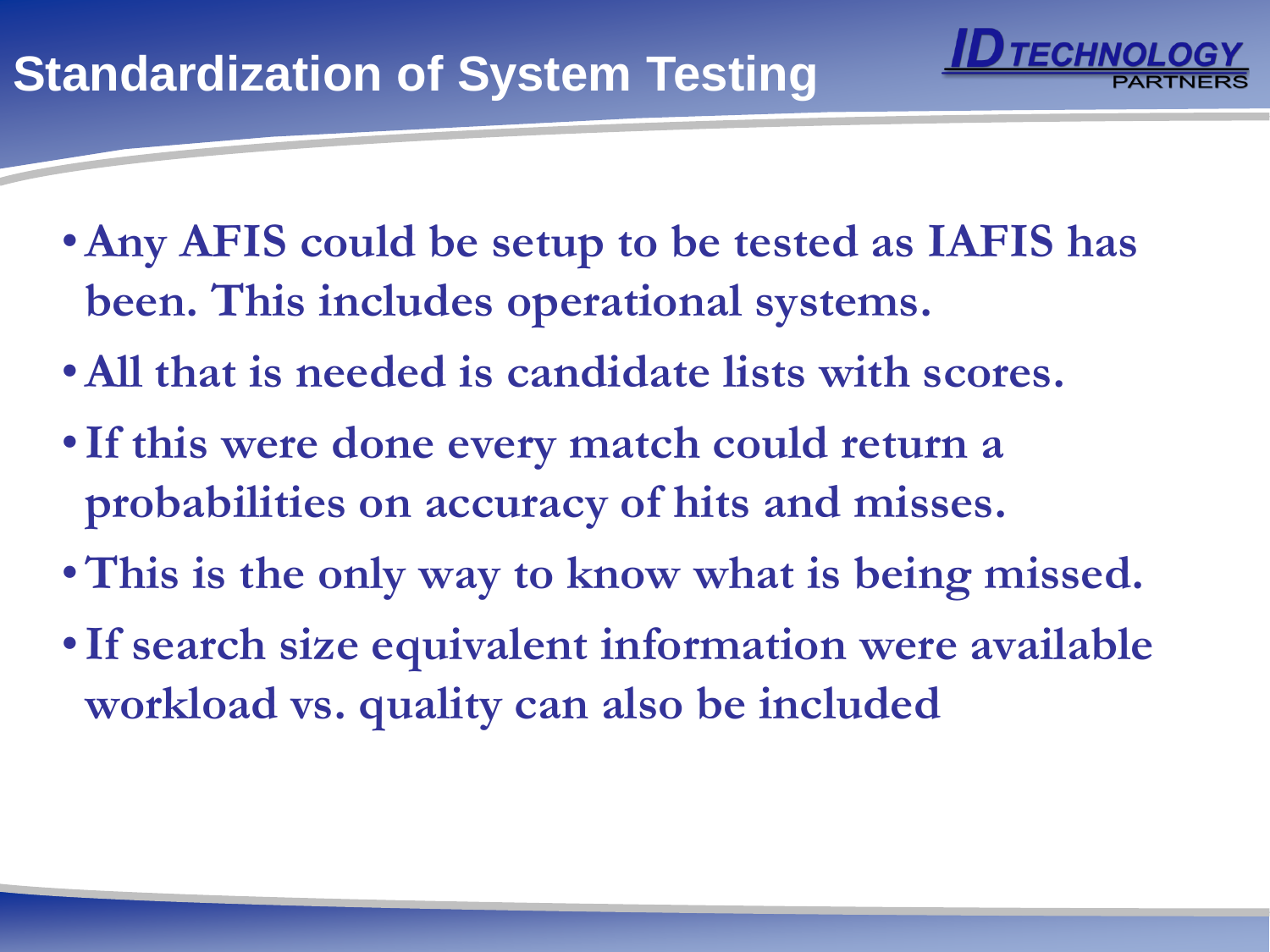

•**Usability - All biometric modes have image quality issues that are sensitive to acquisition procedures.**

•**How the match scores are combined is important. How much would score level fusion improve biometric accuracy? How should it be done?**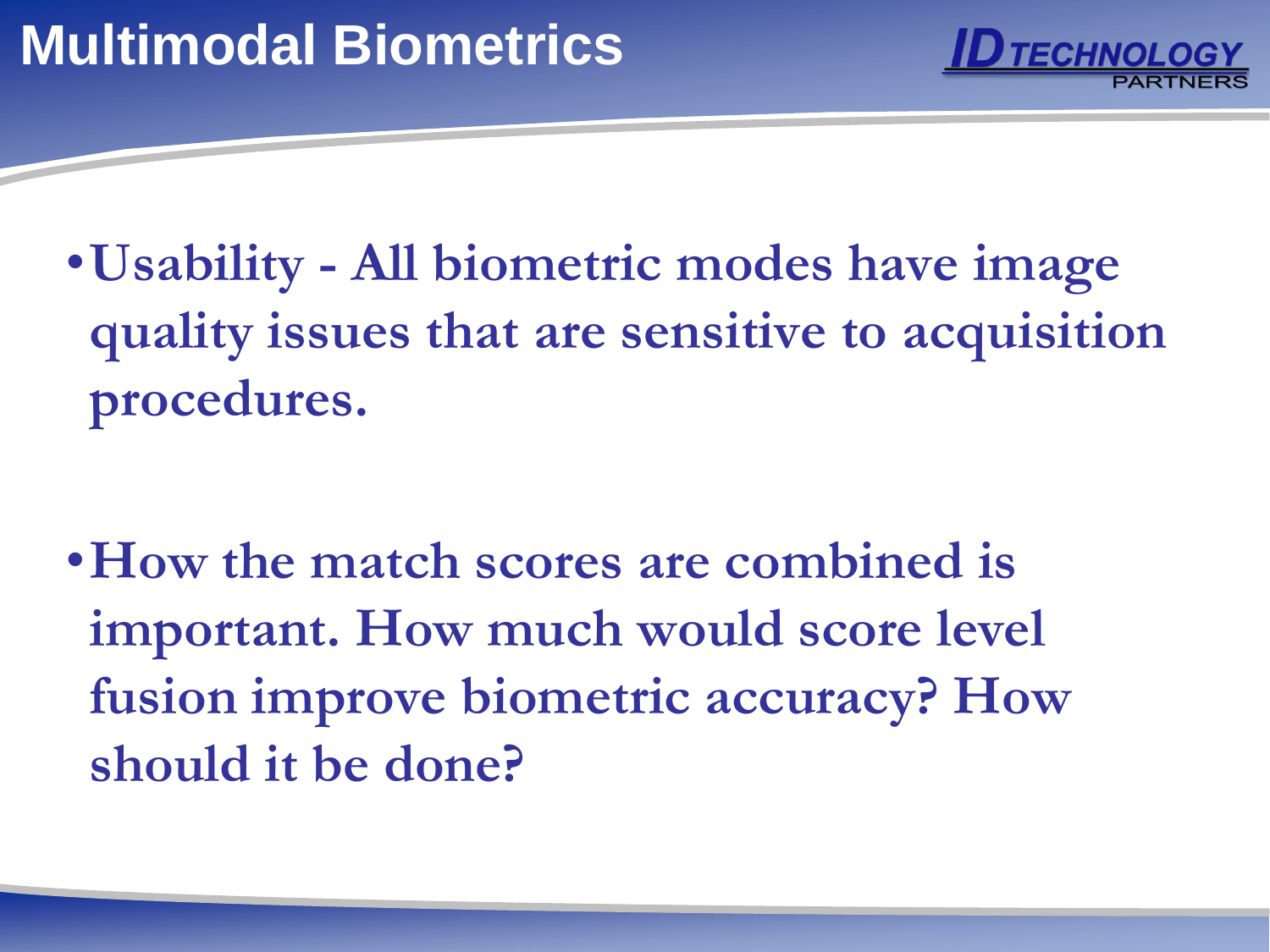#### Combinations of Fingers + Face



**TECHNOLOGY** 

**PARTNE**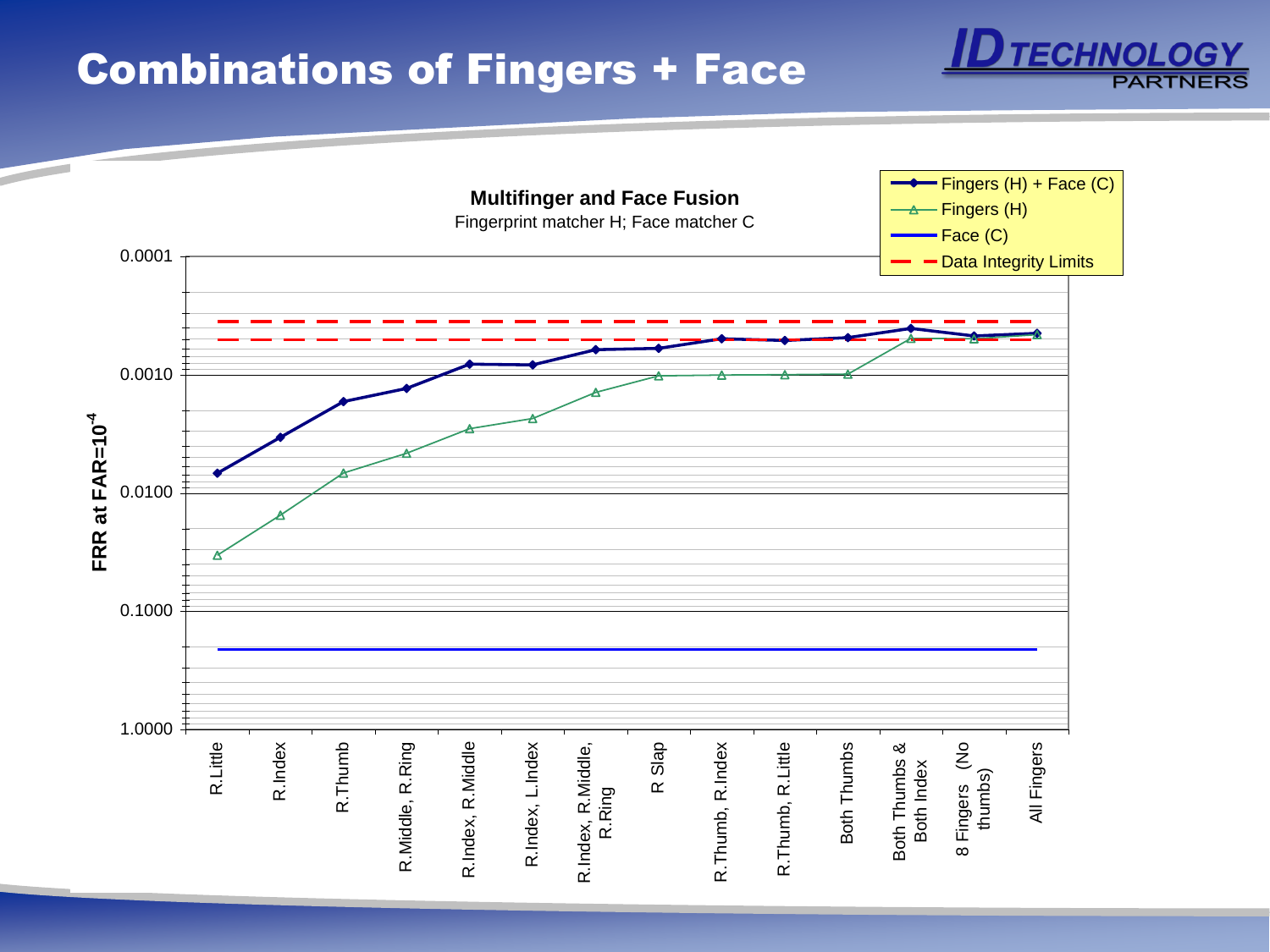

- **Whether the benefits of fusion can be realized in practice depends on**
	- Availability of multi-biometric data and/or multiple matchers
	- The accuracy of the matchers
	- The correlation of the scores
	- Sample similarity and quantity of training data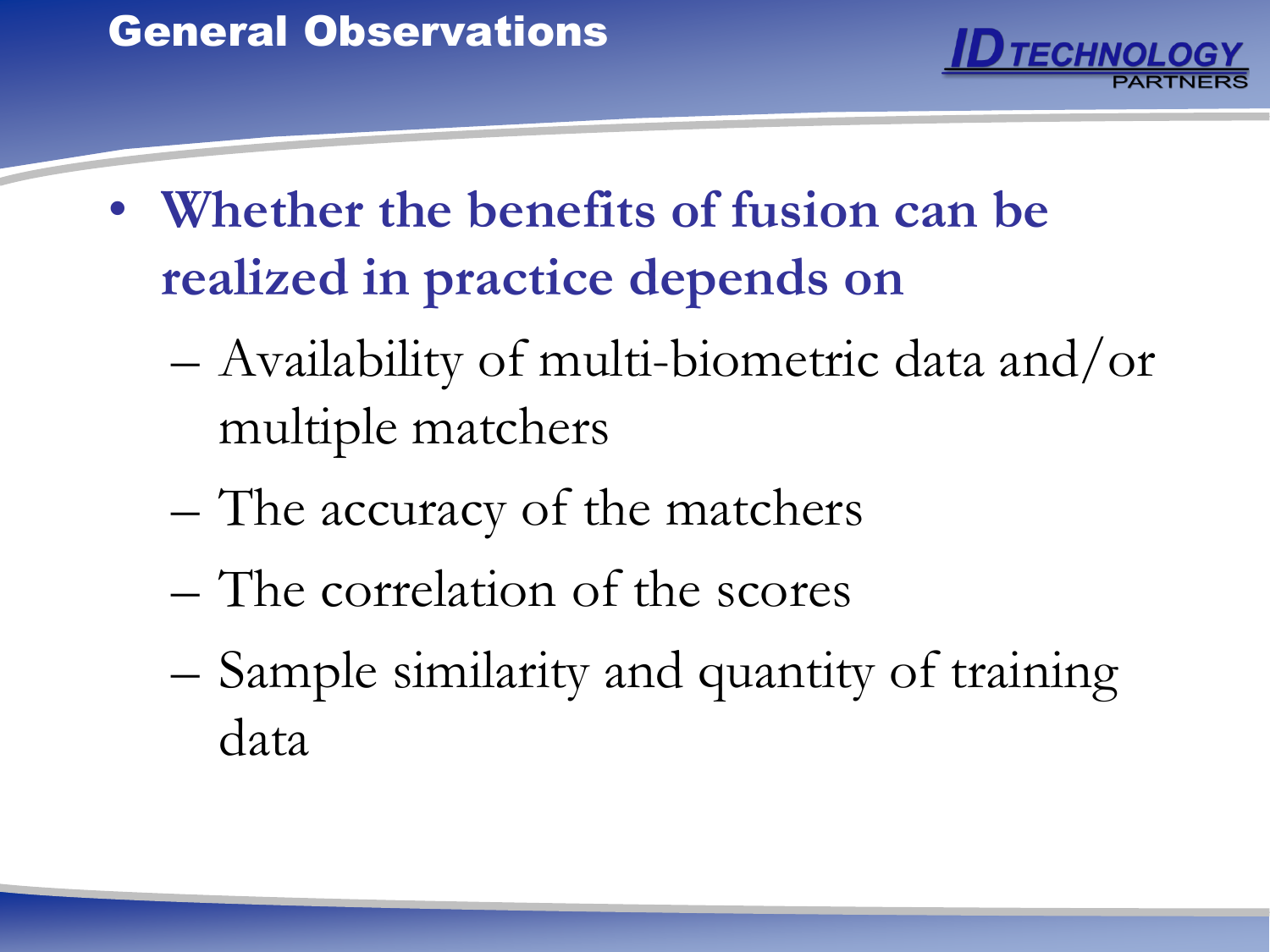

- •**Testing has barely scratched the surface of multimodal applications.**
- •**Relatively simple methods can provide significant accuracy gains.**
- •**Lack of correlation between biometric modes should be tested not assumed.**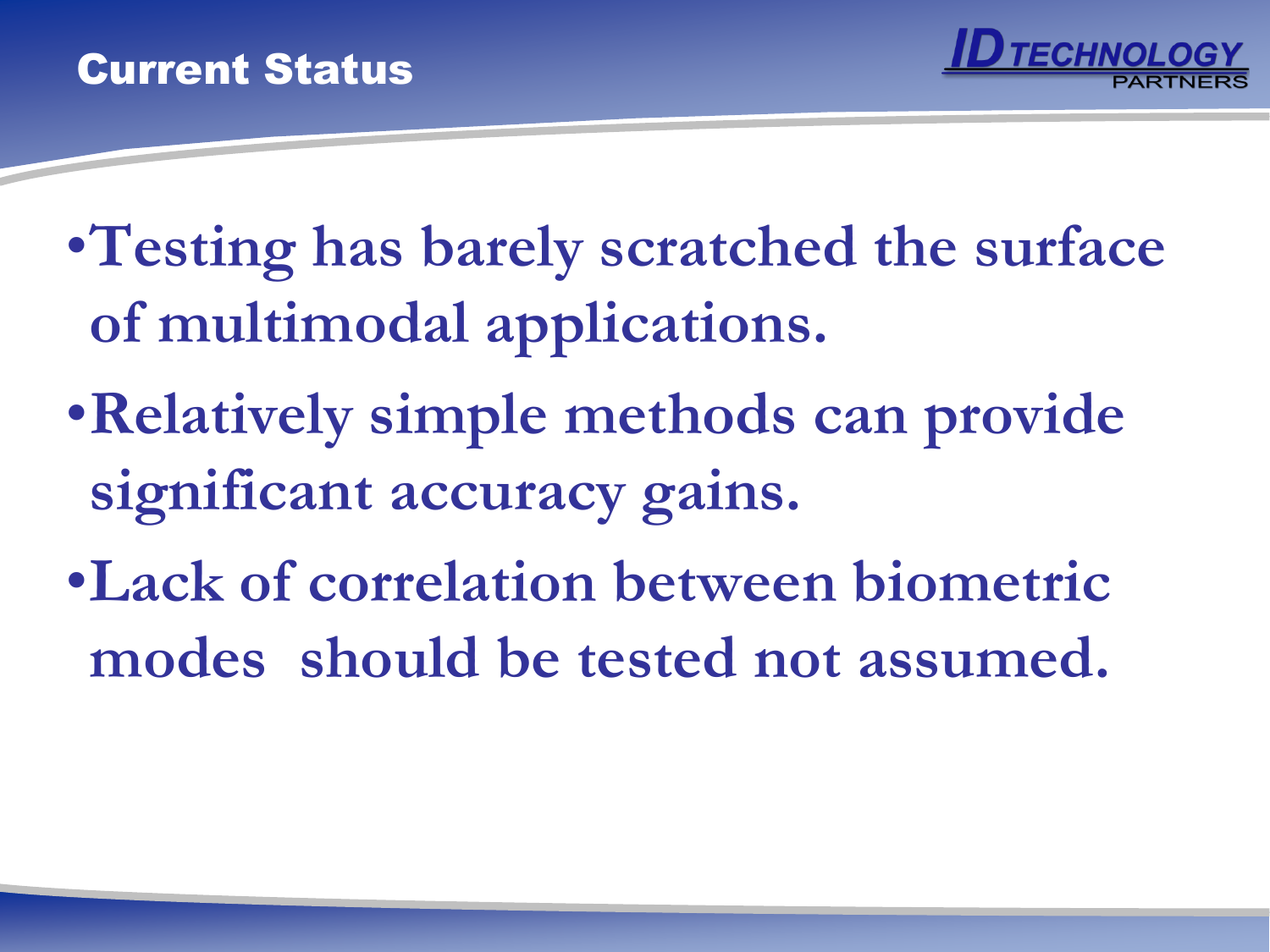

## •**Garbage in Garbage Out**

- –Very low quality data sharply reduces hits and increases misses
- –Low and high quality data have sharply different matching characteristics
- •**It can be improved.**
	- –Better input quality means more hits and fewer misses
	- –Multimodal matching can improve accuracy.